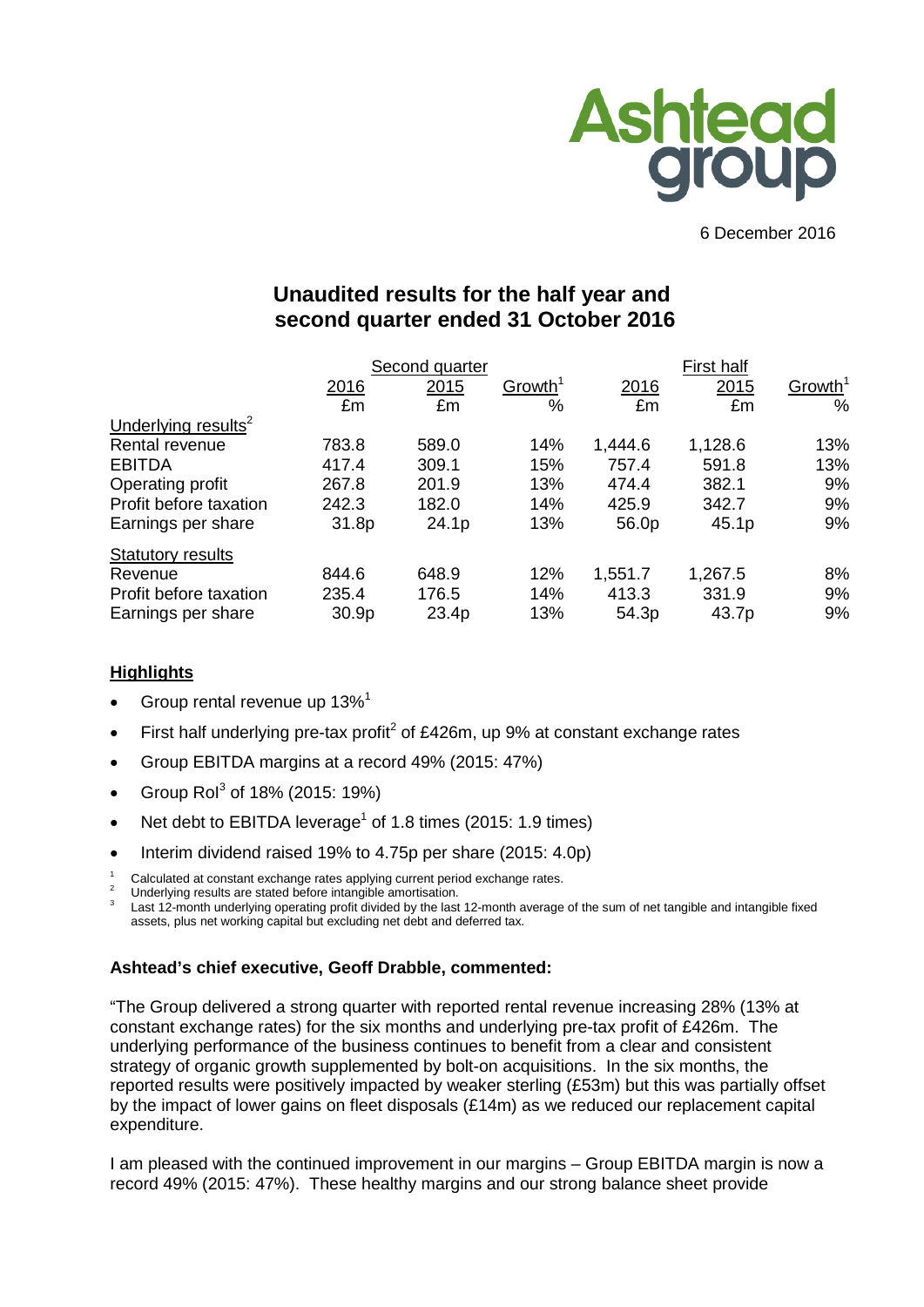flexibility to continue to invest in our long-term structural growth opportunity and enhance returns to shareholders.

We continue to grow responsibly, adhering to the capital allocation priorities we have outlined. We have therefore invested £683m by way of capital expenditure and a further £142m on bolton acquisitions. With the continuing opportunity for profitable growth, we have increased our full year capital expenditure guidance. In addition, we spent £48m under the share buyback programme and increased the interim dividend by 19%. All of this was achieved whilst maintaining leverage well within our stated range of 1.5 to 2.0 times net debt to EBITDA.

Both divisions continue to perform at the upper end of expectations. This, together with the benefit of significantly weaker sterling, means we expect full year results to be ahead of our expectations and the Board continues to look to the medium term with confidence."

#### Contacts:

| Geoff Drabble<br>Suzanne Wood<br>Will Shaw | Chief executive<br>Finance director<br>Director of Investor Relations | +44 (0)20 7726 9700  |
|--------------------------------------------|-----------------------------------------------------------------------|----------------------|
| <b>Becky Mitchell</b><br>Tom Eckersley     | Maitland<br>Maitland                                                  | +44 (0) 20 7379 5151 |

Geoff Drabble and Suzanne Wood will hold a meeting for equity analysts to discuss the results and outlook at 9am on Tuesday, 6 December 2016 at The London Stock Exchange, 10 Paternoster Square, London, EC4M 7LS. The meeting will be webcast live via the Company's website at [www.ashtead-group.com](http://www.ashtead-group.com/) and a replay will also be available via the website from shortly after the meeting concludes. A copy of this announcement and the slide presentation used for the call will also be available for download on the Company's website. The usual conference call for bondholders will begin at 3.30pm (10.30am EST).

Analysts and bondholders have already been invited to participate in the analyst meeting and conference call for bondholders but any eligible person not having received dial-in details should contact the Company's PR advisers, Maitland (Audrey Da Costa) at +44 (0)20 7379 5151.

#### *Forward looking statements*

*This announcement contains forward looking statements. These have been made by the directors in good faith using information available up to the date on which they approved this report. The directors can give no assurance that these expectations will prove to be correct. Due to the inherent uncertainties, including both business and economic risk factors underlying such forward looking statements, actual results may differ materially from those expressed or implied by these forward looking statements. Except as required by law or regulation, the directors undertake no obligation to update any forward looking statements whether as a result of new information, future events or otherwise.*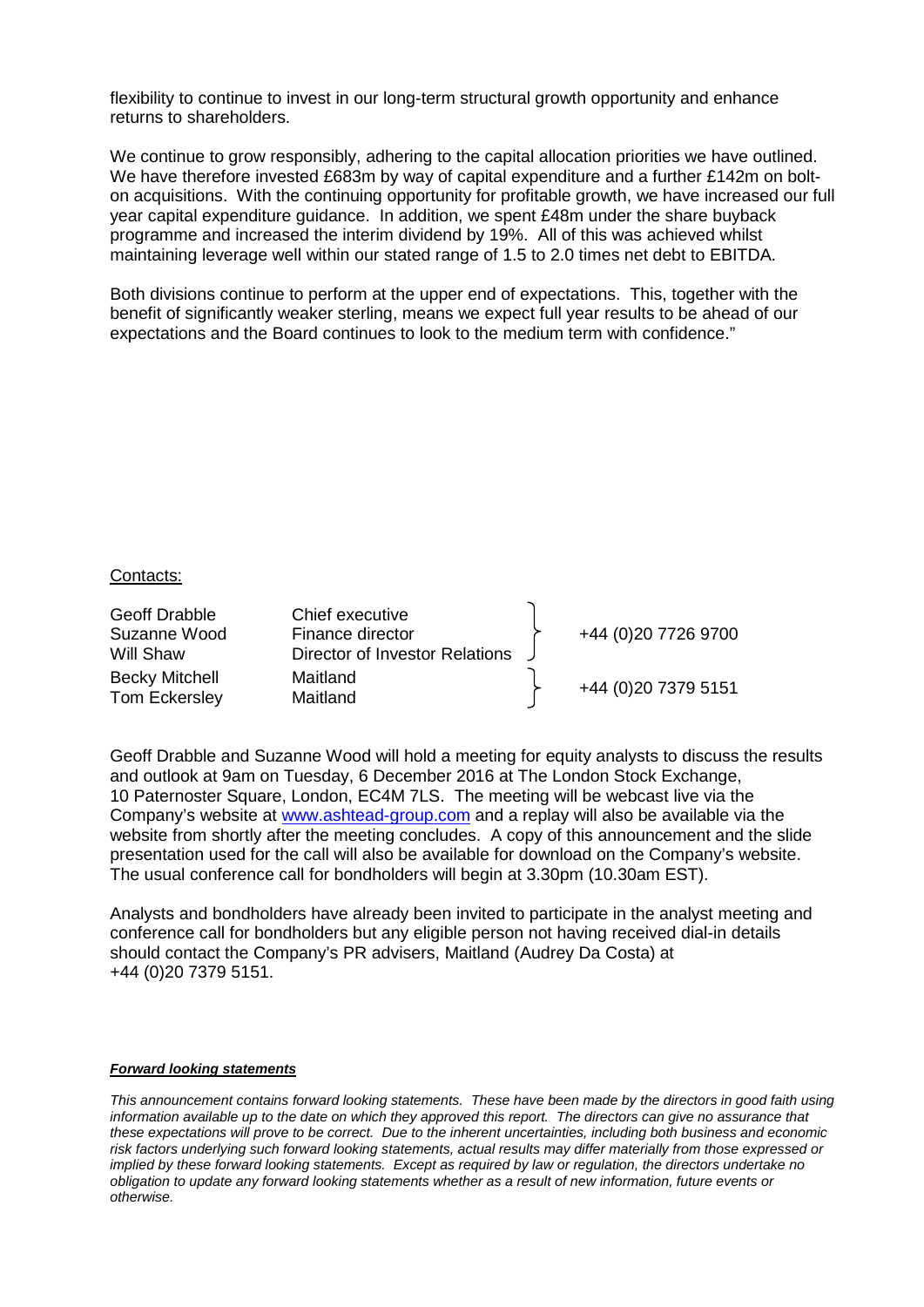# **First half trading results**

|                                                      |         | Revenue |       | <b>EBITDA</b> | Operating profit |         |  |
|------------------------------------------------------|---------|---------|-------|---------------|------------------|---------|--|
|                                                      | 2016    | 2015    | 2016  | 2015          | 2016             | 2015    |  |
| Sunbelt in \$m                                       | 1,814.4 | 1,685.1 | 923.8 | 819.3         | 595.7            | 547.4   |  |
| Sunbelt in £m                                        | 1,352.4 | 1,089.2 | 688.6 | 529.6         | 444.0            | 353.8   |  |
| A-Plant                                              | 199.3   | 178.3   | 76.2  | 68.9          | 37.9             | 35.0    |  |
| Group central costs                                  |         |         | (7.4) | (6.7)         | (7.5)            | (6.7)   |  |
|                                                      | 1,551.7 | 1,267.5 | 757.4 | 591.8         | 474.4            | 382.1   |  |
| Net financing costs                                  |         |         |       |               | (48.5)           | (39.4)  |  |
| <b>Profit before amortisation and tax</b>            |         |         |       |               | 425.9            | 342.7   |  |
| Amortisation                                         |         |         |       |               | (12.6)           | (10.8)  |  |
| Profit before taxation                               |         |         |       |               | 413.3            | 331.9   |  |
| Taxation                                             |         |         |       |               | (141.8)          | (113.0) |  |
| Profit attributable to equity holders of the Company |         |         |       |               | 271.5            | 218.9   |  |
| <b>Margins</b>                                       |         |         |       |               |                  |         |  |
| <b>Sunbelt</b>                                       |         |         | 50.9% | 48.6%         | 32.8%            | 32.5%   |  |
| A-Plant                                              |         |         | 38.3% | 38.6%         | 19.0%            | 19.6%   |  |
| Group                                                |         |         | 48.8% | 46.7%         | 30.6%            | 30.1%   |  |

Group revenue increased 22% to £1,552m in the first half (2015: £1,267m) with strong growth in both Sunbelt and A-Plant. Overall revenue growth reflects the benefit of weaker sterling, partially offset as expected by a lower level of used equipment sales due to lower replacement capital expenditure. This revenue growth, combined with strong drop-through, generated underlying profit before tax of £426m (2015: £343m).

The Group's strategy remains unchanged with growth being driven by strong same-store growth supplemented by greenfield openings and bolt-on acquisitions, with Sunbelt and A-Plant delivering 14% and 16% rental only revenue growth respectively. Sunbelt's revenue growth continues to benefit from cyclical and structural trends which can be explained as follows:

|                                           |        | \$m          |
|-------------------------------------------|--------|--------------|
| 2015 rental only revenue                  |        | 1,187        |
| Same-stores (in existence at 1 May 2015)  | $+7%$  | 80           |
| Bolt-ons and greenfields since 1 May 2015 | $+7%$  | 86           |
| 2016 rental only revenue                  | $+14%$ | 1,353        |
| Ancillary revenue                         | $+8%$  | <u>341</u>   |
| 2016 rental revenue                       | $+13%$ | 1,694        |
| Sales revenue                             | $-34%$ | 120          |
| 2016 total revenue                        | $+8%$  | <u>1,814</u> |

The mix of our revenue growth demonstrates the successful execution of our long-term structural growth strategy. We continue to capitalise on the opportunity presented by our markets with samestore growth of 7% and bolt-ons and greenfields contributing another 7% growth as we expand our geographic footprint and our specialty businesses. As we embark on our US plan for 2021, we have made good progress on new stores with 42 added in the first half through greenfields and bolt-ons, half of which were specialty locations.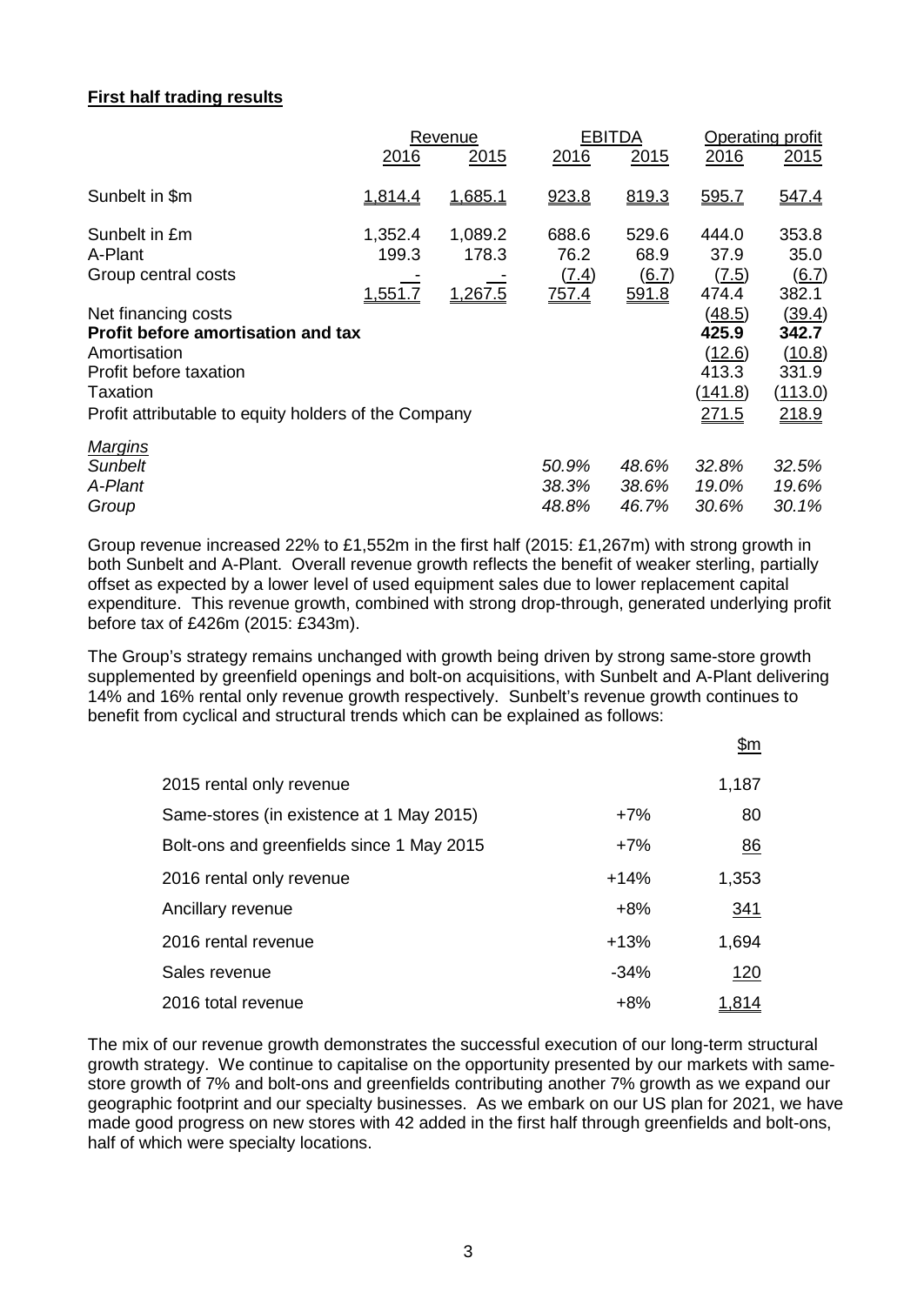Rental only revenue growth was 14% in generally strong end markets. This growth was driven by increased fleet on rent. Average first half physical utilisation was 73% (2015: 73%). Sunbelt's total revenue, including new and used equipment, merchandise and consumable sales, increased 8% to \$1,814m (2015: \$1,685m), reflecting the lower level of used equipment sales as a result of lower replacement capital expenditure.

A-Plant continues to perform well and delivered rental only revenue of £152m, up 16% on the prior year (2015: £131m). This reflects increased fleet on rent. A-Plant's total revenue increased 12% to £199m (2015: £178m), again reflecting lower used equipment sales.

We continue to focus on operational efficiency and driving improving margins. In Sunbelt, 64% of revenue growth dropped through to EBITDA (66% US only). The strength of our mature stores' incremental margin is reflected in the fact that this was achieved despite the drag effect of greenfield openings and acquisitions. Stores open for more than one year saw 72% of revenue growth dropthrough to EBITDA (73% US only). This strong drop-through drove an improved EBITDA margin of 51% (2015: 49%) and contributed to an operating profit of \$596m (2015: \$547m). Excluding the impact of gains on used equipment sales, operating profit increased 12% over the prior year.

A-Plant's drop-through of 41%, 48% on a same store basis, contributed to an EBITDA margin of 38% (2015: 39%) and operating profit rose to £38m (2015: £35m). Excluding the impact of gains on used equipment sales, EBITDA margins were the same as a year ago and operating profit increased 20%.

Reflecting the strong performance of the divisions, and with the benefit of weaker sterling, Group underlying operating profit increased 24% to £474m (2015: £382m). Net financing costs increased to £49m (2015: £39m), reflecting higher average debt and weaker sterling.

Group profit before amortisation of intangibles and taxation was £426m (2015: £343m). After a tax charge of 34% (2015: 34%) of the underlying pre-tax profit, underlying earnings per share increased 24% to 56.0p (2015: 45.1p).

With amortisation of £13m (2015: £11m), statutory profit before tax was £413m (2015: £332m). After a tax charge of 34% (2015: 34%), basic earnings per share were 54.3p (2015: 43.7p). The cash tax charge was 6%.

## **Capital expenditure and acquisitions**

Capital expenditure for the first half was £683m gross and £631m net of disposal proceeds (2015: £696m gross and £598m net). This level of capital expenditure is towards the upper end of our expectations at this stage of the year for 2016/17. As a result, we have revised our capital expenditure quidance for the full year to  $£1 - 1.2$ bn at current exchange rates. Reflecting this investment, the Group's rental fleet at 31 October 2016 at cost was £5.9bn. Our average fleet age is now 26 months (2015: 24 months).

We invested £142m, including acquired debt, (2015: £25m) on 11 bolt-on acquisitions during the first half as we continue to both expand our footprint and diversify into specialty markets.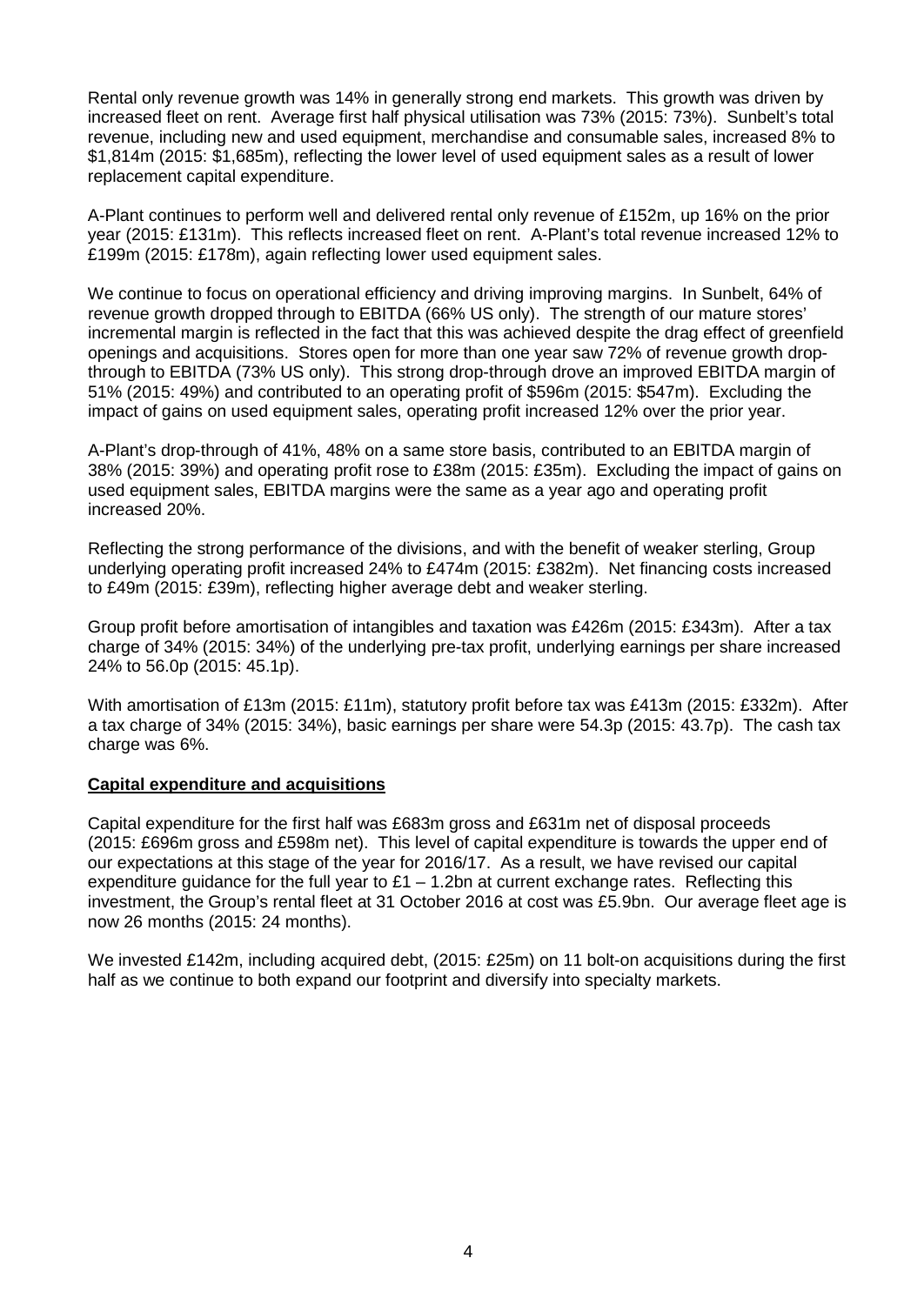## **Return on Investment**

Sunbelt's pre-tax return on investment (excluding goodwill and intangible assets) in the 12 months to 31 October 2016 was 23% (2015: 25%). This remains well ahead of the Group's pretax weighted average cost of capital although it has been affected in the short term by our investment in greenfields and bolt-on acquisitions and our young fleet age. In the UK, return on investment (excluding goodwill and intangible assets) was 14% (2015: 13%). For the Group as a whole, return on investment (including goodwill and intangible assets) was 18% (2015: 19%).

## **Cash flow and net debt**

As expected, debt increased during the first half as we invested in the fleet and made a number of bolt-on acquisitions. In addition, weaker sterling increased reported debt by £377m. During the first half, we spent £48m on share buybacks.

Net debt at 31 October 2016 was £2,694m (2015: £1,982m) while, reflecting our strong earnings growth, the ratio of net debt to EBITDA reduced to 1.8 times (2015: 1.9 times) on a constant currency basis. This is in the middle of the Group's target range for net debt to EBITDA of 1.5 to 2 times, broadly where we expect to remain.

The Group's debt package is well structured and flexible, enabling us to optimise the opportunity presented by end market conditions. The Group's debt facilities are committed for an average of five years. At 31 October 2016, availability under the senior secured debt facility was \$768m, with an additional \$1,967m of suppressed availability - substantially above the \$260m level at which the Group's entire debt package is covenant free.

# **Dividend**

In line with its policy of providing a progressive dividend, having regard to both underlying profit and cash generation and to sustainability through the economic cycle, the Board has increased the interim dividend 19% to 4.75p per share (2015: 4.0p per share). This will be paid on 8 February 2017 to shareholders on record on 20 January 2017.

## **Current trading and outlook**

Both divisions continue to perform at the upper end of expectations. This, together with the benefit of significantly weaker sterling, means we expect full year results to be ahead of our expectations and the Board continues to look to the medium term with confidence.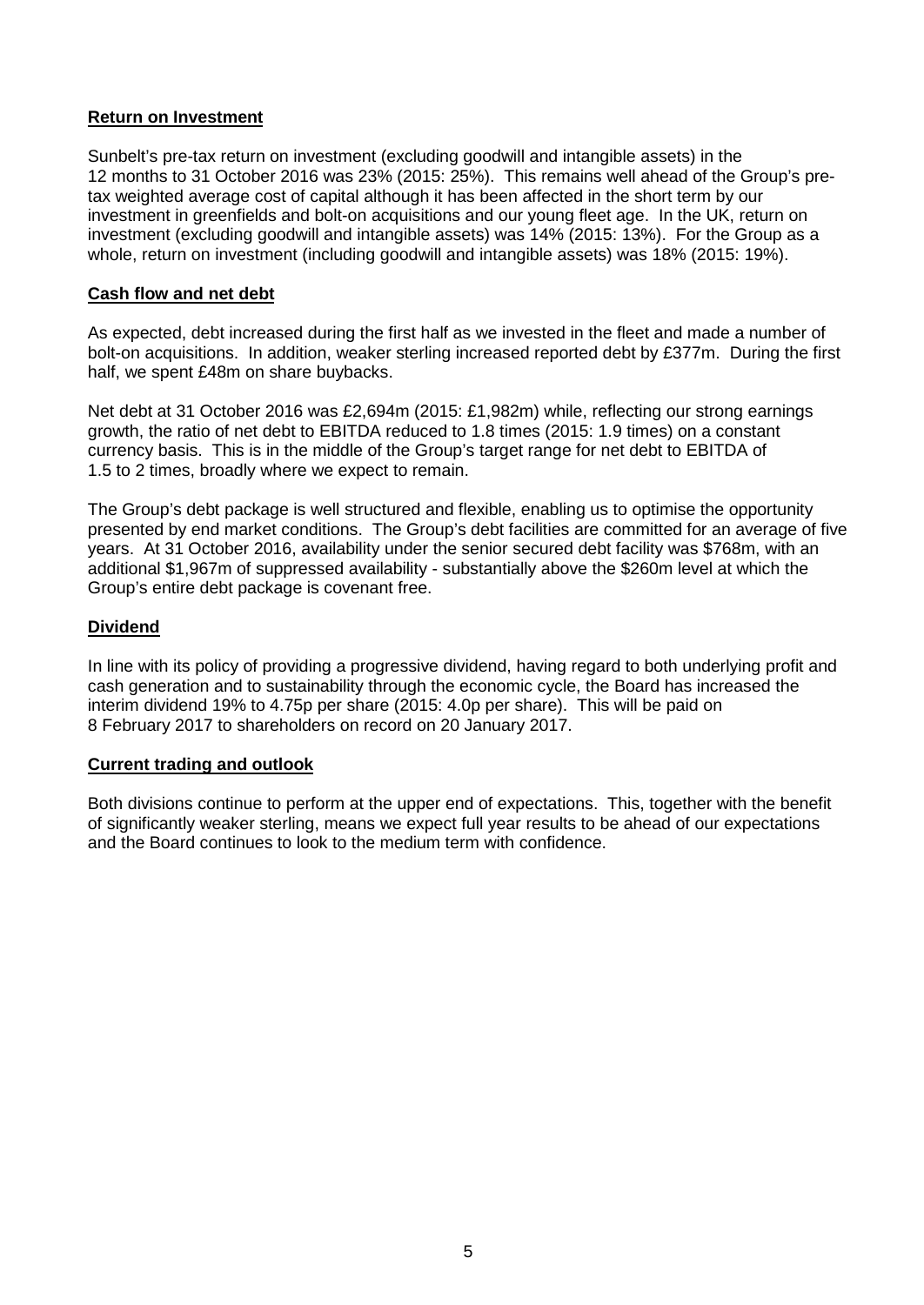## **Directors' responsibility statement**

We confirm that to the best of our knowledge:

- a) the condensed consolidated interim financial statements have been prepared in accordance with IAS 34 'Interim Financial Reporting'; and
- b) the interim management report includes a fair review of the information required by Disclosure and Transparency Rule 4.2.7R (indication of important events during the first six months and description of principal risks and uncertainties for the remaining six months of the year) and Disclosure and Transparency Rule 4.2.8R (disclosure of related parties' transactions and changes therein).

By order of the Board

Eric Watkins Company secretary

5 December 2016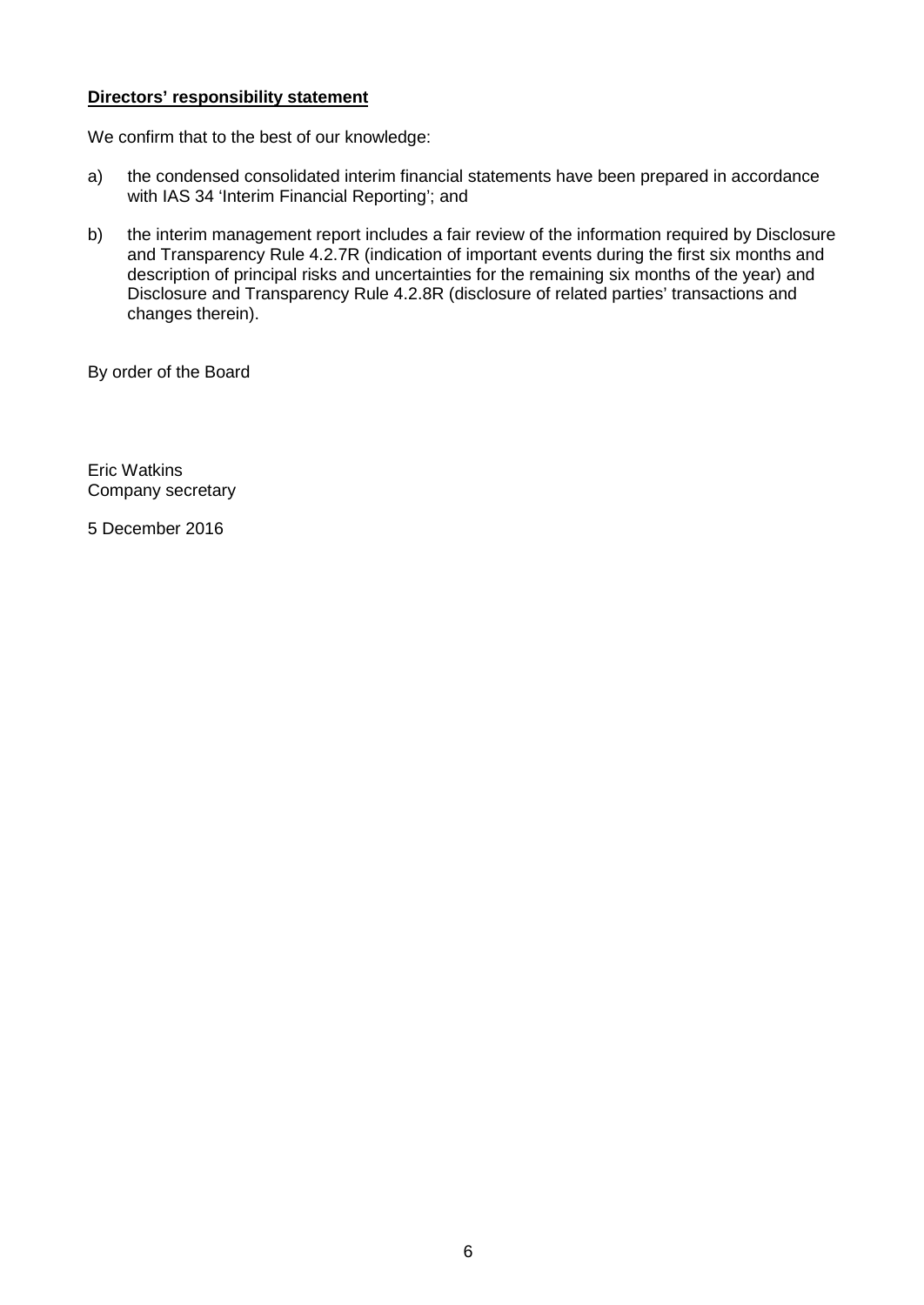# **CONSOLIDATED INCOME STATEMENT FOR THE THREE MONTHS ENDED 31 OCTOBER 2016**

|                                      |                               | 2016                     |         |                               | 2015         |              |
|--------------------------------------|-------------------------------|--------------------------|---------|-------------------------------|--------------|--------------|
|                                      | <b>Before</b><br>amortisation | Amortisation             | Total   | <b>Before</b><br>amortisation | Amortisation | <b>Total</b> |
|                                      | £m                            | £m                       | £m      | £m                            | £m           | £m           |
| Second quarter - unaudited           |                               |                          |         |                               |              |              |
| <b>Revenue</b>                       |                               |                          |         |                               |              |              |
| Rental revenue                       | 783.8                         |                          | 783.8   | 589.0                         |              | 589.0        |
| Sale of new equipment,               |                               |                          |         |                               |              |              |
| merchandise and consumables          | 28.9                          |                          | 28.9    | 21.6                          |              | 21.6         |
| Sale of used rental equipment        | 31.9                          |                          | 31.9    | 38.3                          |              | 38.3         |
|                                      | 844.6                         | $\overline{\phantom{a}}$ | 844.6   | 648.9                         | Ę            | 648.9        |
| <b>Operating costs</b>               |                               |                          |         |                               |              |              |
| Staff costs                          | (185.5)                       |                          | (185.5) | (145.6)                       |              | (145.6)      |
| Used rental equipment sold           | (26.7)                        |                          | (26.7)  | (31.2)                        |              | (31.2)       |
| Other operating costs                | (215.0)                       |                          | (215.0) | (163.0)                       |              | (163.0)      |
|                                      | (427.2)                       |                          | (427.2) | (339.8)                       |              | (339.8)      |
| <b>EBITDA*</b>                       | 417.4                         |                          | 417.4   | 309.1                         |              | 309.1        |
| Depreciation                         | (149.6)                       |                          | (149.6) | (107.2)                       |              | (107.2)      |
| Amortisation of intangibles          |                               | (6.9)                    | (6.9)   |                               | (5.5)        | (5.5)        |
| <b>Operating profit</b>              | 267.8                         | (6.9)                    | 260.9   | 201.9                         | (5.5)        | 196.4        |
| Investment income                    | 0.1                           |                          | 0.1     | 0.1                           |              | 0.1          |
| Interest expense                     | (25.6)                        | $\overline{\phantom{a}}$ | (25.6)  | (20.0)                        | $-1$         | (20.0)       |
| <b>Profit on ordinary activities</b> |                               |                          |         |                               |              |              |
| before taxation                      | 242.3                         | (6.9)                    | 235.4   | 182.0                         | (5.5)        | 176.5        |
| Taxation                             | (83.4)                        | 2.3                      | (81.1)  | (61.2)                        | 1.8          | (59.4)       |
| Profit attributable to equity        |                               |                          |         |                               |              |              |
| holders of the Company               | 158.9                         | (4.6)                    | 154.3   | 120.8                         | (3.7)        | 117.1        |
| Basic earnings per share             | 31.8p                         | (0.9p)                   | 30.9p   | 24.1p                         | (0.7p)       | 23.4p        |
| Diluted earnings per share           | 31.7p                         | (0.9p)                   | 30.8p   | 24.0 <sub>p</sub>             | (0.8p)       | 23.2p        |

\* EBITDA is presented here as an additional performance measure as it is commonly used by investors and lenders.

All revenue and profit for the period is generated from continuing operations.

Details of principal risks and uncertainties are given in the Review of Second Quarter, Balance Sheet and Cash Flow accompanying these condensed consolidated interim financial statements.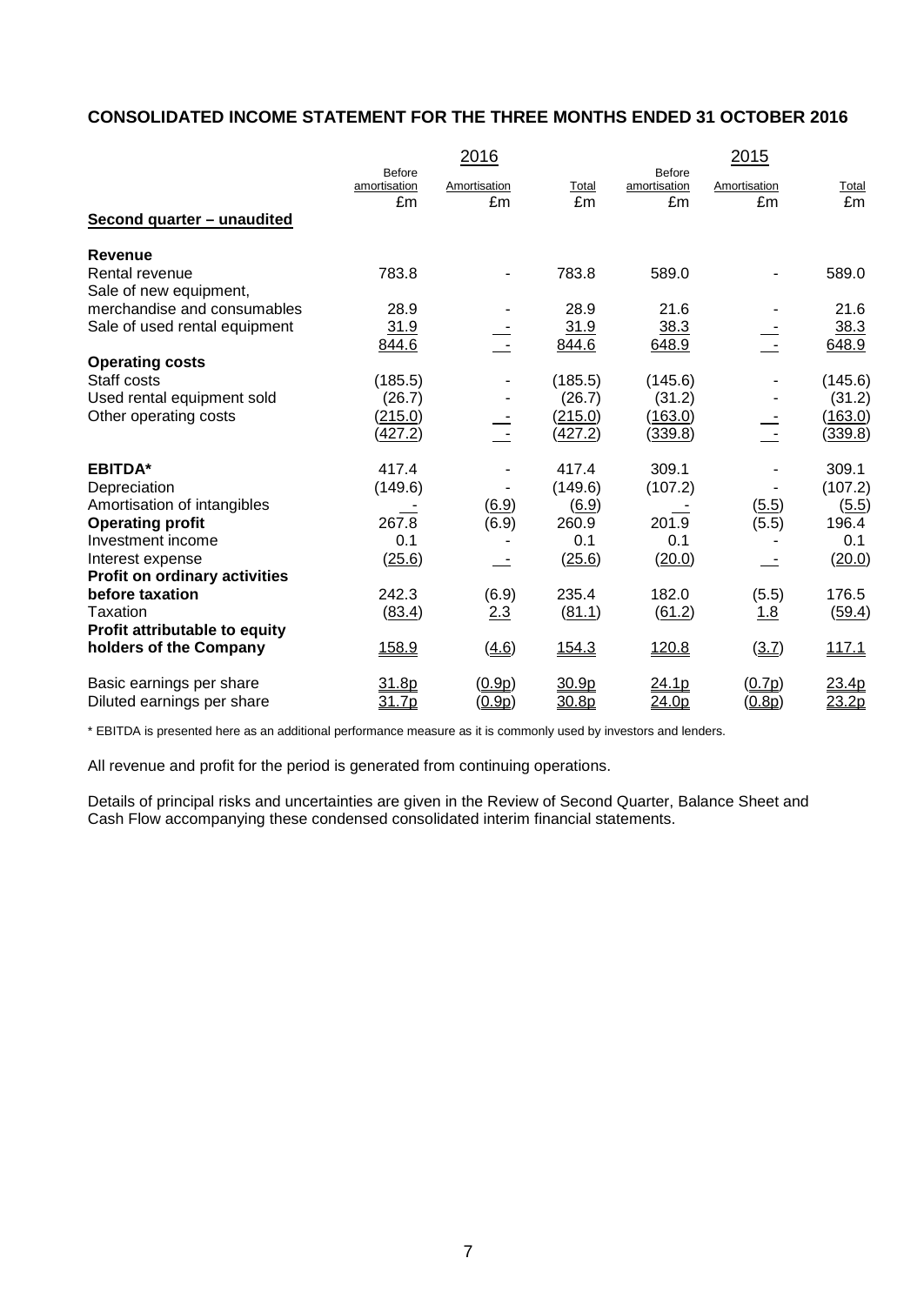# **CONSOLIDATED INCOME STATEMENT FOR THE SIX MONTHS ENDED 31 OCTOBER 2016**

|                                          |                                     | 2016               |             |                              | 2015                     |             |
|------------------------------------------|-------------------------------------|--------------------|-------------|------------------------------|--------------------------|-------------|
|                                          | <b>Before</b><br>amortisation<br>£m | Amortisation<br>£m | Total<br>£m | Before<br>amortisation<br>£m | Amortisation<br>£m       | Total<br>£m |
| First half - unaudited                   |                                     |                    |             |                              |                          |             |
| <b>Revenue</b>                           |                                     |                    |             |                              |                          |             |
| Rental revenue<br>Sale of new equipment, | 1,444.6                             |                    | 1,444.6     | 1,128.6                      | $\overline{\phantom{0}}$ | 1,128.6     |
| merchandise and consumables              | 58.3                                |                    | 58.3        | 44.9                         |                          | 44.9        |
| Sale of used rental equipment            | 48.8                                |                    | 48.8        | 94.0                         |                          | 94.0        |
|                                          | 1,551.7                             |                    | 1,551.7     | 1,267.5                      |                          | 1,267.5     |
| <b>Operating costs</b>                   |                                     |                    |             |                              |                          |             |
| Staff costs                              | (351.2)                             |                    | (351.2)     | (284.7)                      |                          | (284.7)     |
| Used rental equipment sold               | (42.0)                              |                    | (42.0)      | (73.7)                       |                          | (73.7)      |
| Other operating costs                    | (401.1)                             |                    | (401.1)     | (317.3)                      |                          | (317.3)     |
|                                          | (794.3)                             |                    | (794.3)     | <u>(675.7)</u>               |                          | (675.7)     |
| <b>EBITDA*</b>                           | 757.4                               |                    | 757.4       | 591.8                        |                          | 591.8       |
| Depreciation                             | (283.0)                             |                    | (283.0)     | (209.7)                      |                          | (209.7)     |
| Amortisation of intangibles              |                                     | (12.6)             | (12.6)      |                              | (10.8)                   | (10.8)      |
| <b>Operating profit</b>                  | 474.4                               | (12.6)             | 461.8       | 382.1                        | (10.8)                   | 371.3       |
| Investment income                        | 0.1                                 |                    | 0.1         | 0.1                          |                          | 0.1         |
| Interest expense                         | (48.6)                              |                    | (48.6)      | (39.5)                       |                          | (39.5)      |
| <b>Profit on ordinary activities</b>     |                                     |                    |             |                              |                          |             |
| before taxation                          | 425.9                               | (12.6)             | 413.3       | 342.7                        | (10.8)                   | 331.9       |
| <b>Taxation</b>                          | (145.9)                             | 4.1                | (141.8)     | (116.5)                      | 3.5                      | (113.0)     |
| Profit attributable to equity            |                                     |                    |             |                              |                          |             |
| holders of the Company                   | 280.0                               | (8.5)              | 271.5       | 226.2                        | (7.3)                    | 218.9       |
| Basic earnings per share                 | 56.0 <sub>p</sub>                   | (1.7p)             | 54.3p       | 45.1p                        | (1.4p)                   | 43.7p       |
| Diluted earnings per share               | 55.8p                               | ( <u>1.7p</u> )    | 54.1p       | 44.9p                        | <u>(1.5p)</u>            | 43.4p       |

\* EBITDA is presented here as an additional performance measure as it is commonly used by investors and lenders.

All revenue and profit for the period is generated from continuing operations.

# **CONSOLIDATED STATEMENT OF COMPREHENSIVE INCOME**

|                                                                     | Unaudited       |            |              |               |  |
|---------------------------------------------------------------------|-----------------|------------|--------------|---------------|--|
|                                                                     | Three months to |            |              | Six months to |  |
|                                                                     |                 | 31 October | 31 October   |               |  |
|                                                                     | 2016            | 2015       | 2016         | 2015          |  |
|                                                                     | £m              | £m         | £m           | £m            |  |
| Profit attributable to equity holders of the Company for the period | 154.3           | 117.1      | 271.5        | 218.9         |  |
| Items that may be reclassified subsequently to profit or loss:      |                 |            |              |               |  |
| Foreign currency translation differences                            | 122.4           | 9.1        | 243.8        | (4.0)         |  |
| Total comprehensive income for the period                           | 276.7           | 126.2      | <u>515.3</u> | 214.9         |  |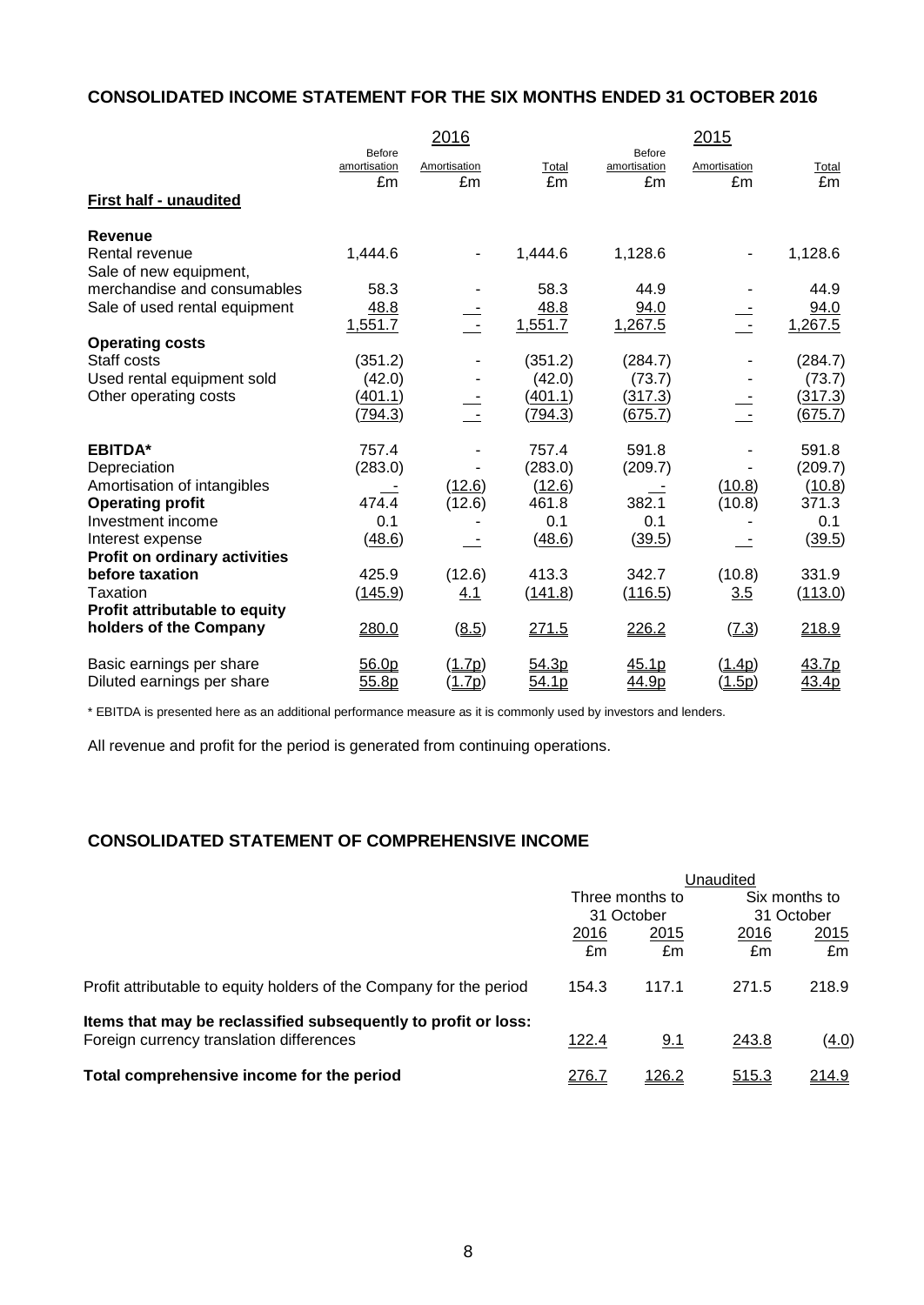# **CONSOLIDATED BALANCE SHEET AT 31 OCTOBER 2016**

|                                                      | <b>Unaudited</b> | <b>Audited</b>    |            |
|------------------------------------------------------|------------------|-------------------|------------|
|                                                      |                  | 31 October        | 30 April   |
|                                                      | 2016<br>£m       | <u>2015</u><br>£m | 2016<br>£m |
| <b>Current assets</b>                                |                  |                   |            |
| Inventories                                          | 49.4             | 30.1              | 41.3       |
| Trade and other receivables                          | 607.8            | 462.3             | 455.7      |
| <b>Current tax asset</b>                             | 24.9             |                   | 7.5        |
| Cash and cash equivalents                            | 10.2             | <u>5.3</u>        | 13.0       |
|                                                      | 692.3            | 497.7             | 517.5      |
| <b>Non-current assets</b>                            |                  |                   |            |
| Property, plant and equipment                        |                  |                   |            |
| - rental equipment                                   | 4,191.0          | 2,909.9           | 3,246.9    |
| - other assets                                       | <u>419.1</u>     | 305.9             | 341.9      |
|                                                      | 4,610.1          | 3,215.8           | 3,588.8    |
| Goodwill                                             | 704.0            | 519.2             | 556.7      |
| Other intangible assets                              | 123.6            | 92.4              | 83.8       |
| Net defined benefit pension plan asset               | 2.2              | 3.0               | 2.2        |
|                                                      | 5,439.9          | 3,830.4           | 4,231.5    |
|                                                      |                  |                   |            |
| <b>Total assets</b>                                  | 6,132.2          | 4,328.1           | 4,749.0    |
|                                                      |                  |                   |            |
| <b>Current liabilities</b>                           |                  |                   |            |
| Trade and other payables                             | 514.9            | 452.0             | 480.5      |
| Current tax liability                                | 7.5              | 26.7              | 3.6        |
| Debt due within one year                             | 2.7              | 2.3               | 2.5        |
| Provisions                                           | 31.0             | 30.9              | 28.9       |
|                                                      | 556.1            | 511.9             | 515.5      |
| <b>Non-current liabilities</b>                       |                  |                   |            |
| Debt due after more than one year                    | 2,702.0          | 1,984.6           | 2,012.2    |
| Provisions                                           | 21.9             | 20.8              | 17.6       |
| Deferred tax liabilities                             | 996.6            | 555.5             | 723.3      |
|                                                      | 3,720.5          | 2,560.9           | 2,753.1    |
| <b>Total liabilities</b>                             |                  |                   |            |
|                                                      | <u>4,276.6</u>   | 3,072.8           | 3,268.6    |
| <b>Equity</b>                                        |                  |                   |            |
| Share capital                                        | 55.3             | 55.3              | 55.3       |
| Share premium account                                | 3.6              | 3.6               | 3.6        |
| Capital redemption reserve                           | 0.9              | 0.9               | 0.9        |
| Own shares held by the Company                       | (81.1)           | (33.1)            | (33.1)     |
| Own shares held through the ESOT                     | (16.7)           | (16.7)            | (16.2)     |
| Cumulative foreign exchange translation differences  | 332.2            | 34.7              | 88.4       |
| <b>Retained reserves</b>                             | 1,561.4          | 1,210.6           | 1,381.5    |
| Equity attributable to equity holders of the Company | 1,855.6          | 1,255.3           | 1,480.4    |
| <b>Total liabilities and equity</b>                  | 6,132.2          | 4,328.1           | 4,749.0    |
|                                                      |                  |                   |            |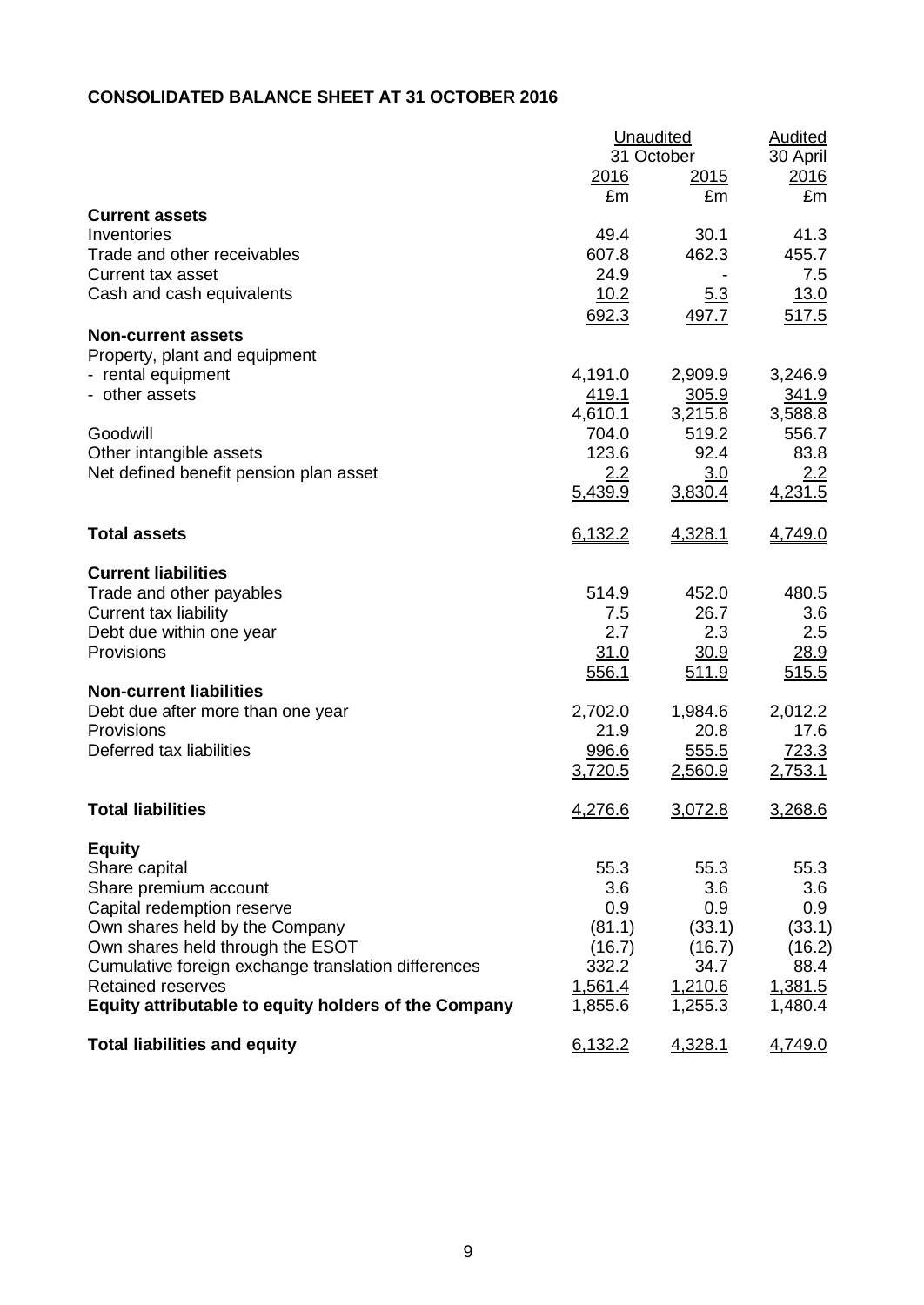# **CONSOLIDATED STATEMENT OF CHANGES IN EQUITY FOR THE SIX MONTHS ENDED 31 OCTOBER 2016**

|                                                                                      | Share<br>capital<br>£m | Share<br>premium<br>account<br>£m | Capital<br>redemption<br>reserve<br>£m | Non-<br>distributable<br>reserve<br>£m | Own<br>shares<br>held by the<br>Company<br>£m | Own<br>shares<br>held<br>through<br>the ESOT<br>£m | Cumulative<br>foreign<br>exchange<br>translation<br>differences<br>£m | Retained<br>reserves<br>£m | Total<br>£m    |
|--------------------------------------------------------------------------------------|------------------------|-----------------------------------|----------------------------------------|----------------------------------------|-----------------------------------------------|----------------------------------------------------|-----------------------------------------------------------------------|----------------------------|----------------|
| Unaudited<br>At 1 May 2015                                                           | 55.3                   | 3.6                               | 0.9                                    | 90.7                                   | (33.1)                                        | (15.5)                                             | 38.7                                                                  | 970.9                      | 1,111.5        |
| Profit for the period<br>Other comprehensive income:<br>Foreign currency translation |                        |                                   |                                        |                                        |                                               |                                                    |                                                                       | 218.9                      | 218.9          |
| differences<br>Total comprehensive income                                            |                        |                                   | $\equiv$                               |                                        |                                               |                                                    | (4.0)                                                                 | $\equiv$                   | (4.0)          |
| for the period                                                                       |                        |                                   |                                        |                                        |                                               |                                                    | (4.0)                                                                 | 218.9                      | 214.9          |
| Dividends paid<br>Own shares purchased by                                            |                        |                                   |                                        |                                        |                                               |                                                    | $\overline{a}$                                                        | (61.4)                     | (61.4)         |
| the ESOT                                                                             |                        |                                   |                                        |                                        |                                               | (10.9)                                             |                                                                       | $\blacksquare$             | (10.9)         |
| Share-based payments<br>Tax on share-based payments<br>Transfer of                   |                        |                                   |                                        |                                        |                                               | 9.7                                                |                                                                       | (7.3)<br>(1.2)             | 2.4<br>(1.2)   |
| non-distributable reserve<br>At 31 October 2015                                      | 55.3                   | $\frac{1}{3.6}$                   | 0.9                                    | (90.7)<br>$\equiv$                     | (33.1)                                        | (16.7)                                             | 34.7                                                                  | 90.7<br>1,210.6            | 1,255.3        |
| Profit for the period<br>Other comprehensive income:<br>Foreign currency translation |                        |                                   |                                        |                                        |                                               |                                                    |                                                                       | 188.7                      | 188.7          |
| differences<br>Remeasurement of the defined                                          |                        |                                   |                                        |                                        |                                               |                                                    | 53.7                                                                  | $\overline{a}$             | 53.7           |
| benefit pension plan<br>Tax on defined benefit                                       |                        |                                   |                                        |                                        |                                               |                                                    | $\blacksquare$                                                        | (0.6)                      | (0.6)          |
| pension plan<br>Total comprehensive income                                           |                        |                                   |                                        |                                        |                                               |                                                    | $\overline{\phantom{a}}$                                              | 0.1                        | 0.1            |
| for the period                                                                       |                        |                                   |                                        |                                        |                                               |                                                    | 53.7                                                                  | 188.2                      | 241.9          |
| Dividends paid<br>Own shares purchased by                                            |                        |                                   |                                        |                                        |                                               | $\overline{\phantom{a}}$                           | ÷                                                                     | (20.1)                     | (20.1)         |
| the ESOT<br>Share-based payments                                                     |                        |                                   |                                        |                                        |                                               | (1.1)<br>1.6                                       |                                                                       | 0.7                        | (1.1)<br>2.3   |
| Tax on share-based payments                                                          |                        |                                   |                                        |                                        |                                               |                                                    |                                                                       | 2.1                        | 2.1            |
| At 30 April 2016                                                                     | 55.3                   | 3.6                               | $\overline{0.9}$                       | $\overline{1}$                         | (33.1)                                        | (16.2)                                             | 88.4                                                                  | 1,381.5                    | 1,480.4        |
| Profit for the period<br>Other comprehensive income:<br>Foreign currency translation |                        |                                   |                                        |                                        |                                               |                                                    |                                                                       | 271.5                      | 271.5          |
| differences<br>Total comprehensive income                                            |                        |                                   |                                        |                                        |                                               |                                                    | 243.8                                                                 |                            | 243.8          |
| for the period                                                                       |                        |                                   |                                        |                                        |                                               |                                                    | 243.8                                                                 | 271.5                      | 515.3          |
| Dividends paid                                                                       |                        |                                   |                                        |                                        |                                               |                                                    |                                                                       | (92.4)                     | (92.4)         |
| Own shares purchased by<br>the ESOT                                                  |                        |                                   |                                        |                                        |                                               | (7.1)                                              |                                                                       |                            | (7.1)          |
| Own shares purchased by<br>the Company                                               |                        |                                   |                                        |                                        | (48.0)                                        |                                                    |                                                                       |                            | (48.0)         |
| Share-based payments                                                                 |                        |                                   |                                        |                                        |                                               | 6.6                                                |                                                                       | (3.8)                      | $2.8\,$        |
| Tax on share-based payments<br>At 31 October 2016                                    | 55.3                   | $\frac{1}{3.6}$                   | 0.9                                    |                                        | (81.1)                                        | (16.7)                                             | 332.2                                                                 | 4.6<br>1,561.4             | 4.6<br>1,855.6 |

The non-distributable reserve related to the reserve created on the cancellation of the then share premium account in August 2005. This reserve became distributable in August 2015 and was transferred to distributable reserves in the year ended 30 April 2016.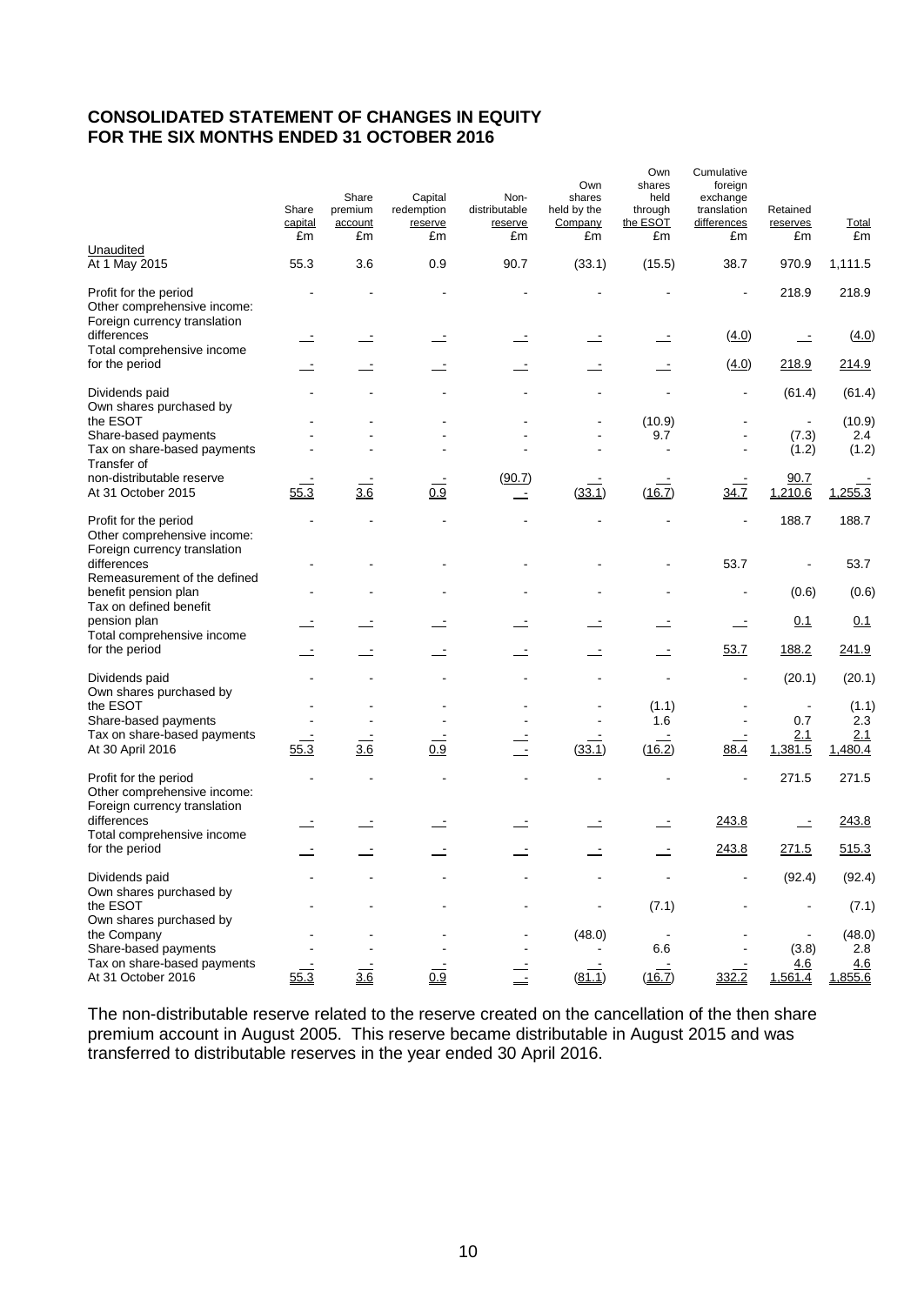# **CONSOLIDATED CASH FLOW STATEMENT FOR THE SIX MONTHS ENDED 31 OCTOBER 2016**

|                                                                    | Unaudited      |                |  |
|--------------------------------------------------------------------|----------------|----------------|--|
|                                                                    | <u>2016</u>    | <u> 2015</u>   |  |
|                                                                    | £m             | £m             |  |
| Cash flows from operating activities                               |                |                |  |
| Cash generated from operations before exceptional                  |                |                |  |
| items and changes in rental equipment                              | 703.5          | 503.9          |  |
| Payments for rental property, plant and equipment                  | (657.8)        | (676.2)        |  |
| Proceeds from disposal of rental property, plant and equipment     | 68.8           | 77.3           |  |
| Cash generated from/(used in) operations                           | 114.5          | (95.0)         |  |
| Financing costs paid (net)                                         | (46.7)         | (38.4)         |  |
| Tax paid (net)                                                     | (35.3)         | (14.4)         |  |
| Net cash generated from/(used in) operating activities             | 32.5           | <u>(147.8)</u> |  |
| Cash flows from investing activities                               |                |                |  |
| Acquisition of businesses                                          | (125.4)        | (28.5)         |  |
| Payments for non-rental property, plant and equipment              | (51.6)         | (57.0)         |  |
| Proceeds from disposal of non-rental property, plant and equipment | 8.6            | 3.8            |  |
| Payments for purchase of intangible assets                         | (9.1)          |                |  |
| Net cash used in investing activities                              | (177.5)        | (81.7)         |  |
| Cash flows from financing activities                               |                |                |  |
| Drawdown of loans                                                  | 419.0          | 315.4          |  |
| Redemption of loans                                                | (128.9)        | (18.0)         |  |
| Capital element of finance lease payments                          | (1.1)          | (0.7)          |  |
| Dividends paid                                                     | (92.4)         | (61.4)         |  |
| Purchase of own shares by the ESOT                                 | (7.1)          | (10.9)         |  |
| Purchase of own shares by the Company                              | (48.0)         |                |  |
| Net cash from financing activities                                 | <u> 141.5</u>  | 224.4          |  |
| Decrease in cash and cash equivalents                              | (3.5)          | (5.1)          |  |
| Opening cash and cash equivalents                                  | 13.0           | 10.5           |  |
| Effect of exchange rate difference                                 | 0.7            | (0.1)          |  |
| <b>Closing cash and cash equivalents</b>                           | 10.2           | 5.3            |  |
| Reconciliation of net cash flows to net debt                       |                |                |  |
| Decrease in cash in the period                                     | 3.5            | 5.1            |  |
| Increase in debt through cash flow                                 | 289.0          | <u>296.7</u>   |  |
| Change in net debt from cash flows                                 | 292.5          | 301.8          |  |
| Debt acquired                                                      | 21.3           | 0.3            |  |
| Exchange differences                                               | 377.4          | (9.0)          |  |
| Non-cash movements:                                                |                |                |  |
| - deferred costs of debt raising                                   | 1.0            | 0.8            |  |
| - capital element of new finance leases                            | 0.6            | 0.6            |  |
| Increase in net debt in the period                                 | 692.8          | 294.5          |  |
| Net debt at 1 May                                                  | 2,001.7        | 1,687.1        |  |
| Net debt at 31 October                                             | <u>2,694.5</u> | <u>1,981.6</u> |  |
|                                                                    |                |                |  |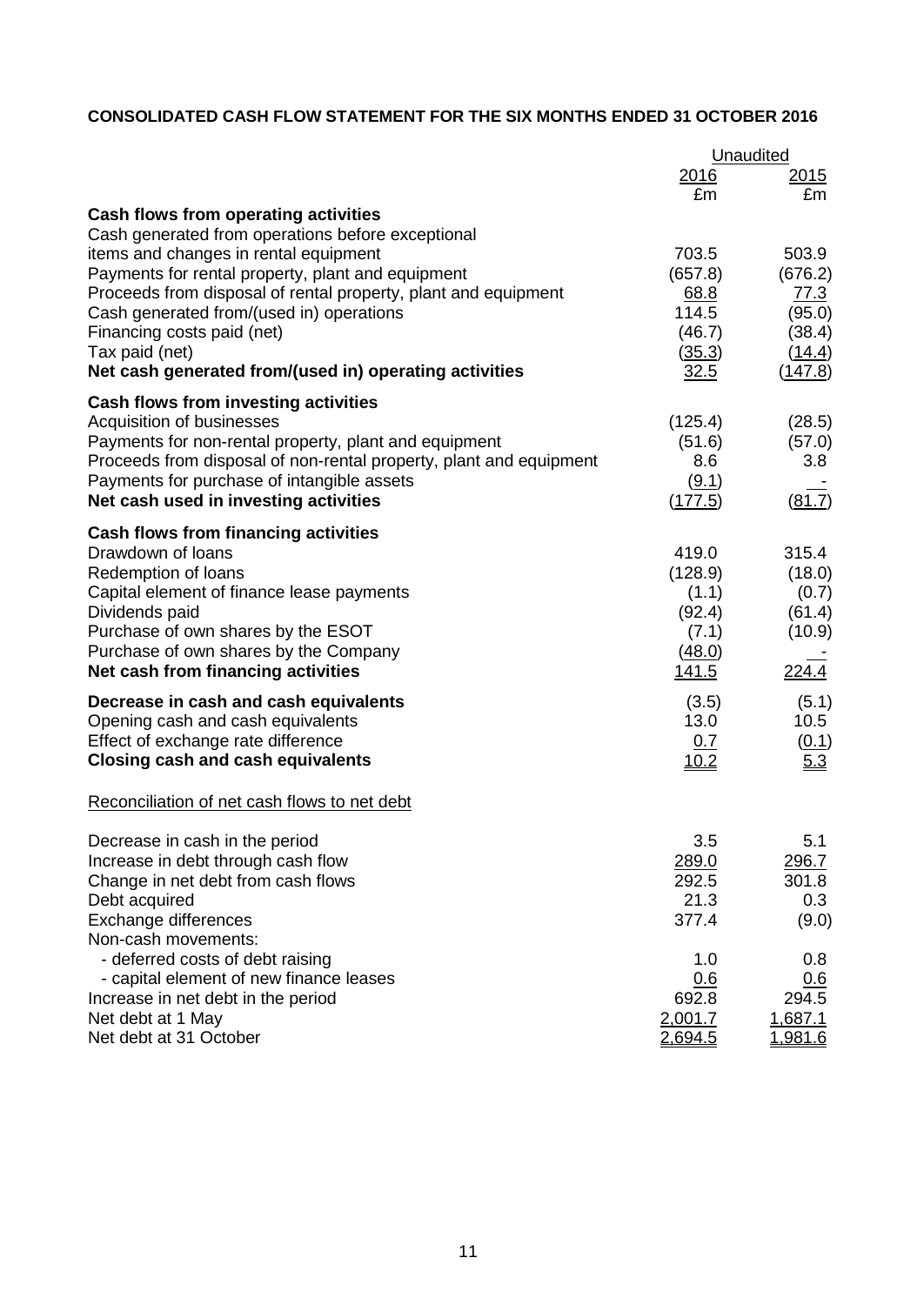#### 1. General information

Ashtead Group plc ('the Company') is a company incorporated and domiciled in England and Wales and listed on the London Stock Exchange. The condensed consolidated interim financial statements as at, and for the six months ended, 31 October 2016 comprise the Company and its subsidiaries ('the Group').

The condensed consolidated interim financial statements for the six months ended 31 October 2016 were approved by the directors on 5 December 2016.

The condensed consolidated interim financial statements do not constitute statutory accounts as defined in Section 434 of the Companies Act 2006. The statutory accounts for the year ended 30 April 2016 were approved by the directors on 13 June 2016 and have been mailed to shareholders and filed with the Registrar of Companies. The auditor's report on those accounts was unqualified, did not include a reference to any matter by way of emphasis and did not contain a statement under Section 498(2) or (3) of the Companies Act 2006.

The condensed consolidated interim financial statements are unaudited but have been reviewed by the Group's auditors. Their report is on page 28.

2. Basis of preparation

The condensed consolidated interim financial statements for the six months ended 31 October 2016 have been prepared in accordance with the Disclosure and Transparency Rules of the United Kingdom's Financial Conduct Authority and relevant International Financial Reporting Standards ('IFRS') as adopted by the European Union (including IAS 34, Interim Financial Reporting).

The accounting policies applied in the condensed consolidated interim financial statements should be read in conjunction with the Group's Annual Report and Accounts for the year ended 30 April 2016. There are no new IFRS and IFRIC Interpretations that are effective for the first time for this interim period which have a material impact on the Group.

The Directors have adopted various alternative performance measures to provide additional useful information on the underlying trends, performance and position of the Group. The alternative performance measures are not defined by IFRS and therefore may not be directly comparable with other companies' alternative performance measures, but are defined within these interim financial statements.

The condensed consolidated interim financial statements have been prepared on the going concern basis. The Group's internal budgets and forecasts of future performance, available financing facilities and facility headroom (see note 11), provide a reasonable expectation that the Group has adequate resources to continue in operation for the foreseeable future and consequently the going concern basis continues to be appropriate in preparing the condensed consolidated interim financial statements.

The exchange rates used in respect of the US dollar are:

| 2016 | 2015 |
|------|------|
| 1.29 | 1.54 |
| 1.34 | 1.55 |
| 1.47 | 1.54 |
| 1 22 | 1.54 |
|      |      |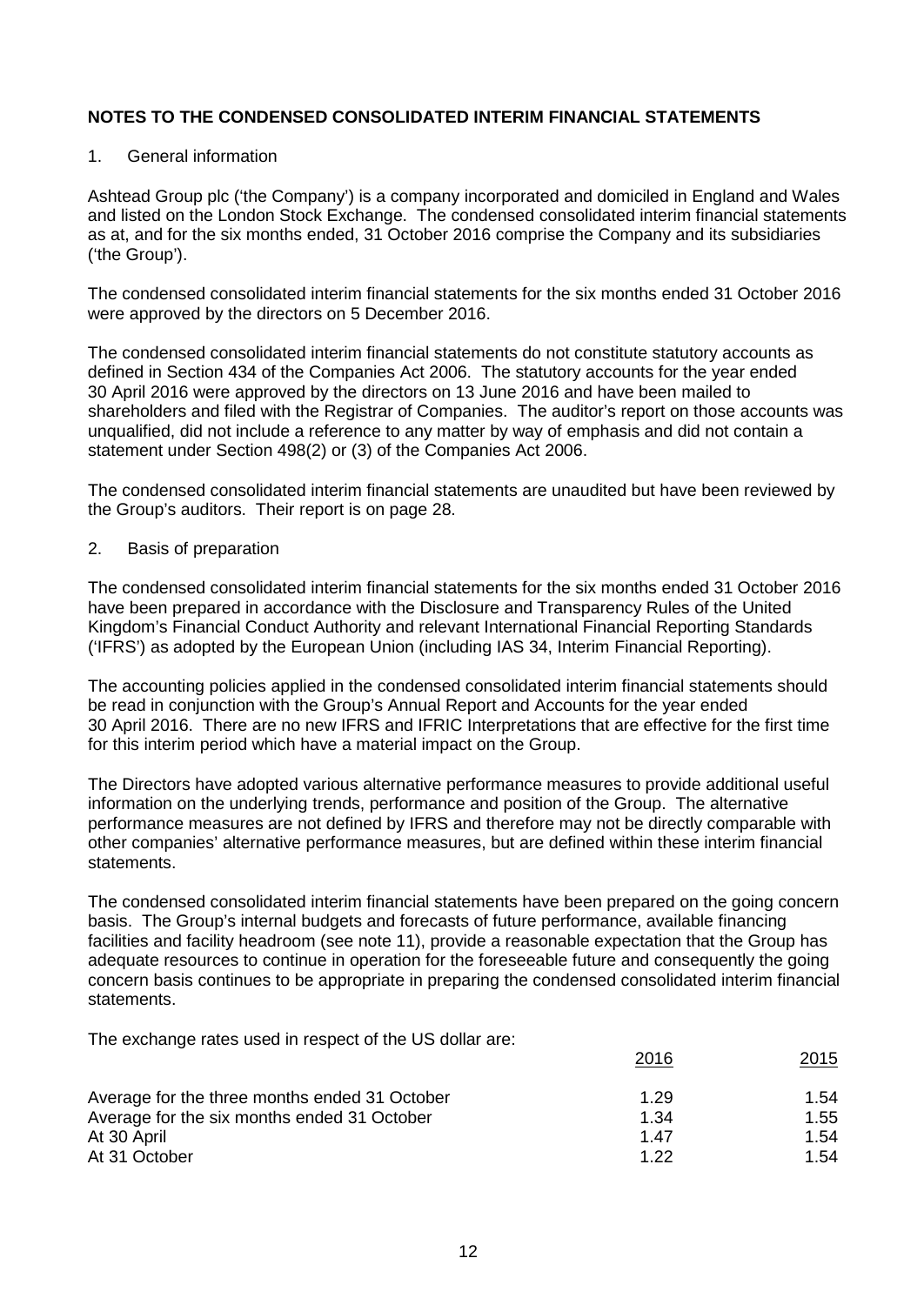# 3. Segmental analysis

| Three months to 31 October                      | Revenue<br>£m         | Operating<br>profit before<br>amortisation<br>£m | Amortisation<br>£m     | Operating<br><u>profit</u><br>£m |
|-------------------------------------------------|-----------------------|--------------------------------------------------|------------------------|----------------------------------|
| 2016                                            |                       |                                                  |                        |                                  |
| Sunbelt<br>A-Plant                              | 741.7<br>102.9        | 251.6<br>20.3                                    | (5.0)<br>(1.9)         | 246.6<br>18.4                    |
| Corporate costs                                 |                       | (4.1)                                            |                        | (4.1)                            |
|                                                 | <u>844.6</u>          | 267.8                                            | (6.9)                  | 260.9                            |
| 2015                                            |                       |                                                  |                        |                                  |
| Sunbelt                                         | 560.6                 | 187.6                                            | (4.3)                  | 183.3                            |
| A-Plant<br>Corporate costs                      | 88.3                  | 18.0<br>(3.7)                                    | (1.2)                  | 16.8<br>(3.7)                    |
|                                                 | 648.9                 | 201.9                                            | (5.5)                  | 196.4                            |
| <b>Six months to 31 October</b><br><u> 2016</u> |                       |                                                  |                        |                                  |
| Sunbelt                                         | 1,352.4               | 444.0                                            | (9.4)                  | 434.6                            |
| A-Plant<br>Corporate costs                      | 199.3                 | 37.9                                             | (3.2)                  | 34.7                             |
|                                                 | 1,551.7               | (7.5)<br>474.4                                   | (12.6)                 | (7.5)<br>461.8                   |
| 2015                                            |                       |                                                  |                        |                                  |
| Sunbelt                                         | 1,089.2               | 353.8                                            | (8.4)                  | 345.4                            |
| A-Plant<br>Corporate costs                      | 178.3                 | 35.0<br>6.7)                                     | (2.4)                  | 32.6<br>(6.7)                    |
|                                                 | 1,267.5               | 382.1                                            | (10.8)                 | 371.3                            |
|                                                 |                       |                                                  |                        |                                  |
|                                                 | <b>Segment assets</b> | <b>Cash</b>                                      | <b>Taxation assets</b> | <b>Total assets</b>              |
| At 31 October 2016                              | £m                    | £m                                               | £m                     | £m                               |
| Sunbelt                                         | 5,354.9               |                                                  |                        | 5,354.9                          |
| A-Plant                                         | 741.7                 |                                                  |                        | 741.7                            |
| Corporate items                                 | 0.5<br>6.097.1        | $\frac{10.2}{10.2}$                              | $\frac{24.9}{24.9}$    | $\frac{35.6}{6,132.2}$           |
| At 30 April 2016                                |                       |                                                  |                        |                                  |
| Sunbelt                                         | 4,117.9               |                                                  |                        | 4,117.9                          |
| A-Plant                                         | 610.1                 |                                                  |                        | 610.1                            |
| Corporate items                                 | 0.5                   | <u>13.0</u>                                      | $\underline{7.5}$      | 21.0                             |
|                                                 | 4,728.5               | 13.0                                             | $\overline{7.5}$       | 4,749.0                          |

Sunbelt includes Sunbelt Rentals of Canada Inc..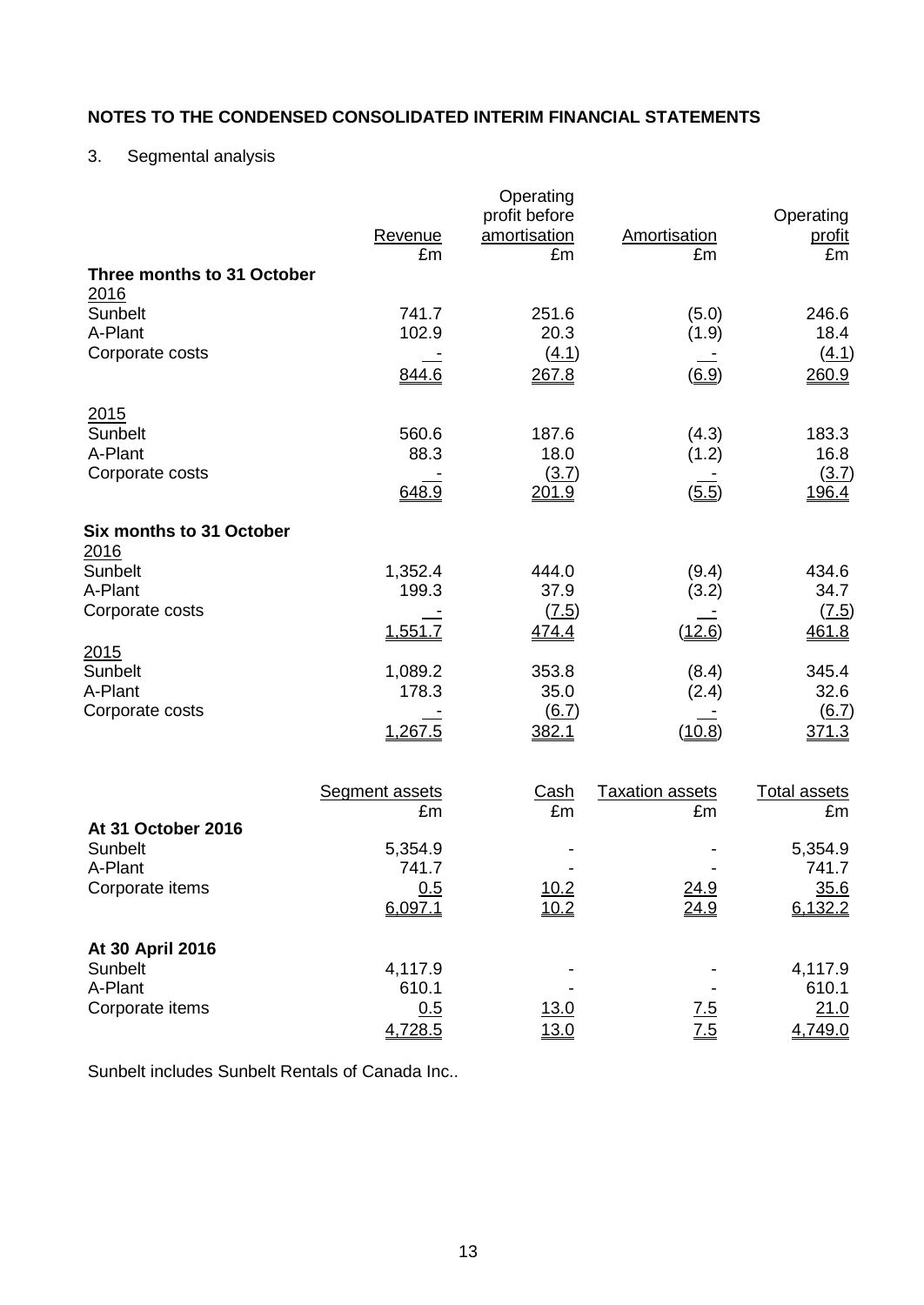4. Operating costs and other income

|                                                 |                                     | <u> 2016</u>              |                |                                     | 2015               |                     |
|-------------------------------------------------|-------------------------------------|---------------------------|----------------|-------------------------------------|--------------------|---------------------|
|                                                 | <b>Before</b><br>amortisation<br>£m | <b>Amortisation</b><br>£m | Total<br>£m    | <b>Before</b><br>amortisation<br>£m | Amortisation<br>£m | <b>Total</b><br>£m  |
| Three months to 31 October<br>Staff costs:      |                                     |                           |                |                                     |                    |                     |
| <b>Salaries</b>                                 | 170.3                               |                           | 170.3          | 133.5                               |                    | 133.5               |
| Social security costs                           | 12.2                                |                           | 12.2           | 10.0                                |                    | 10.0                |
| Other pension costs                             | 3.0<br><u>185.5</u>                 |                           | 3.0<br>185.5   | 2.1<br>145.6                        |                    | <u>2.1</u><br>145.6 |
| Used rental equipment sold                      | 26.7                                |                           | 26.7           | 31.2                                | $\sim$             | 31.2                |
| Other operating costs:                          |                                     |                           |                |                                     |                    |                     |
| Vehicle costs                                   | 44.9                                |                           | 44.9           | 35.9                                |                    | 35.9                |
| Spares, consumables & external repairs          | 40.4                                |                           | 40.4           | 30.6                                |                    | 30.6                |
| <b>Facility costs</b><br>Other external charges | 23.1                                |                           | 23.1<br>106.6  | 18.4                                |                    | 18.4                |
|                                                 | 106.6<br>215.0                      | $\overline{\phantom{a}}$  | 215.0          | 78.1<br>163.0                       |                    | 78.1<br>163.0       |
| Depreciation and amortisation:                  |                                     |                           |                |                                     |                    |                     |
| Depreciation                                    | 149.6                               | $\overline{\phantom{a}}$  | 149.6          | 107.2                               |                    | 107.2               |
| Amortisation of intangibles                     |                                     | 6.9                       | 6.9            |                                     | 5.5                | 5.5                 |
|                                                 | 149.6                               | 6.9                       | 156.5          | 107.2                               | 5.5                | 112.7               |
|                                                 | 576.8                               | 6.9                       | 583.7          | 447.0                               | 5.5                | 452.5               |
| Six months to 31 October                        |                                     |                           |                |                                     |                    |                     |
| Staff costs:                                    |                                     |                           |                |                                     |                    |                     |
| <b>Salaries</b>                                 | 321.0                               |                           | 321.0          | 260.2                               |                    | 260.2               |
| Social security costs<br>Other pension costs    | 24.0<br>6.2                         |                           | 24.0<br>6.2    | 19.7<br><u>4.8</u>                  |                    | 19.7<br>4.8         |
|                                                 | 351.2                               |                           | 351.2          | 284.7                               |                    | 284.7               |
|                                                 |                                     |                           |                |                                     |                    |                     |
| Used rental equipment sold                      | 42.0                                |                           | 42.0           | 73.7                                |                    | <u>73.7</u>         |
| Other operating costs:                          |                                     |                           |                |                                     |                    |                     |
| Vehicle costs                                   | 83.1                                |                           | 83.1           | 69.2                                |                    | 69.2                |
| Spares, consumables & external repairs          | 75.3                                |                           | 75.3           | 60.0                                |                    | 60.0                |
| <b>Facility costs</b>                           | 43.7                                | $\overline{\phantom{a}}$  | 43.7           | 35.3                                |                    | 35.3                |
| Other external charges                          | 199.0<br>401.1                      |                           | 199.0<br>401.1 | <u>152.8</u><br>317.3               |                    | 152.8<br>317.3      |
| Depreciation and amortisation:                  |                                     |                           |                |                                     |                    |                     |
| Depreciation                                    | 283.0                               |                           | 283.0          | 209.7                               |                    | 209.7               |
| Amortisation of intangibles                     |                                     | 12.6                      | 12.6           |                                     | 10.8               | <u>10.8</u>         |
|                                                 | 283.0                               | 12.6                      | 295.6          | 209.7                               | 10.8               | 220.5               |
|                                                 | 1,077.3                             | 12.6                      | 1,089.9        | 885.4                               | 10.8               | 896.2               |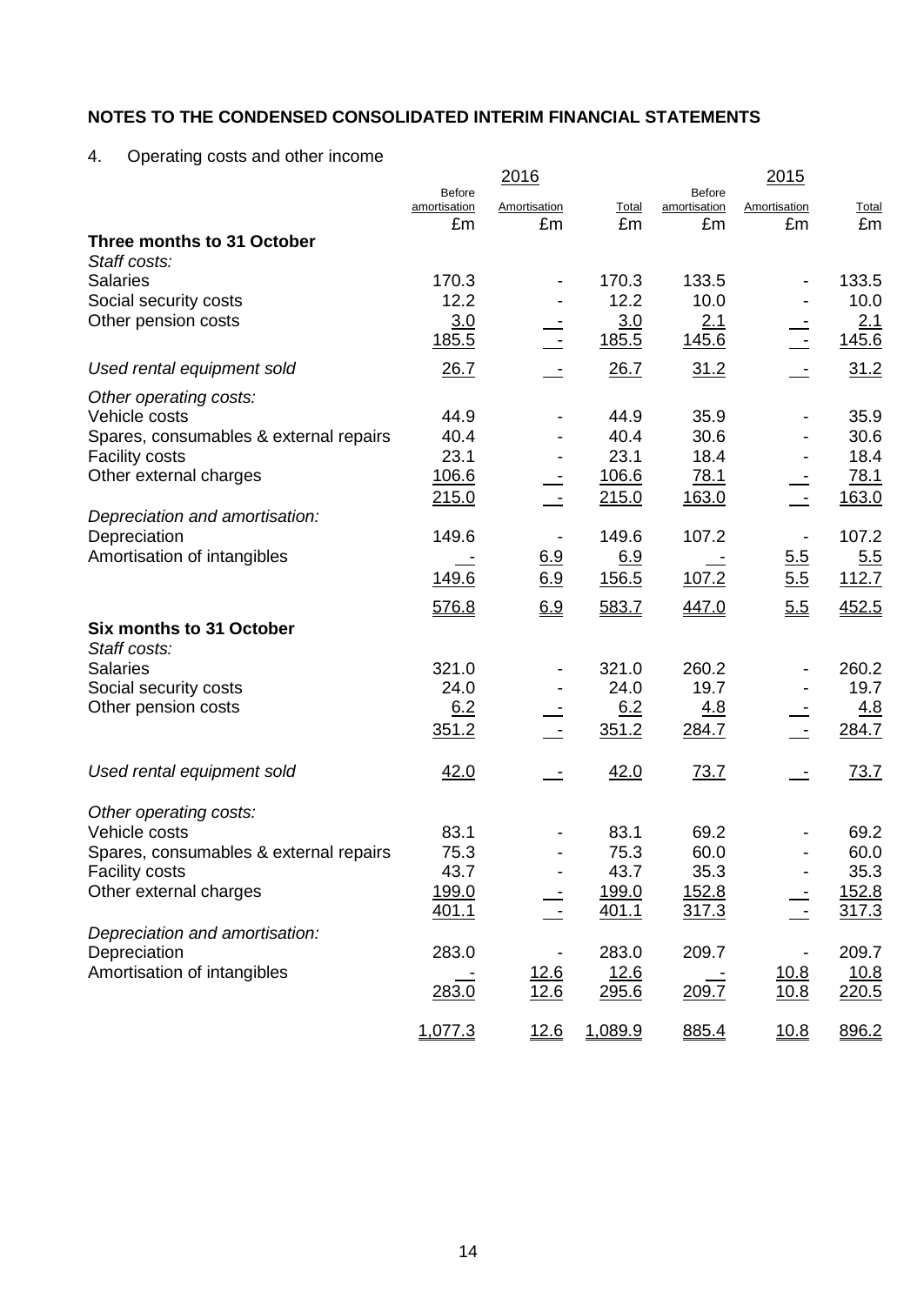#### 5. Amortisation

Amortisation relates to the periodic write-off of intangible assets. The Group believes this item should be disclosed separately within the consolidated income statement to assist in the understanding of the financial performance of the Group. Underlying profit and earnings per share are stated before amortisation of intangibles.

|                                                                       | Three months to<br>31 October |                            | Six months to<br>31 October |                             |
|-----------------------------------------------------------------------|-------------------------------|----------------------------|-----------------------------|-----------------------------|
|                                                                       | <u>2016</u><br>£m             | <u>2015</u><br>£m          | <u>2016</u><br>£m           | <u>2015</u><br>£m           |
| Amortisation of intangibles<br>Taxation                               | 6.9<br>(2.3)<br>4.6           | 5.5<br><u>(1.8)</u><br>3.7 | 12.6<br>(4.1)<br>8.5        | 10.8<br>$\frac{(3.5)}{7.3}$ |
| Net financing costs<br>6.                                             |                               |                            |                             |                             |
|                                                                       | Three months to               | 31 October                 | Six months to<br>31 October |                             |
|                                                                       | <u>2016</u><br>£m             | <u> 2015</u><br>£m         | 2016<br>£m                  | 2015<br>£m                  |
| Investment income:                                                    |                               |                            |                             |                             |
| Net interest on the net defined benefit asset                         | (0.1)                         | (0.1)                      | (0.1)                       | (0.1)                       |
| Interest expense:                                                     |                               |                            |                             |                             |
| Bank interest payable                                                 | 8.1                           | 5.2                        | 14.8                        | 10.0                        |
| Interest payable on second priority senior secured notes              | 16.8                          | 14.1                       | 32.3                        | 28.0                        |
| Interest payable on finance leases                                    |                               | 0.1                        | 0.1                         | 0.2                         |
| Non-cash unwind of discount on provisions                             | 0.2                           | 0.2                        | 0.4                         | 0.5                         |
| Amortisation of deferred debt raising costs<br>Total interest expense | 0.5<br>25.6                   | <u>0.4</u><br>20.0         | <u>1.0</u><br>48.6          | 0.8<br>39.5                 |
| Net financing costs                                                   | <u>25.5</u>                   | <u> 19.9</u>               | 48.5                        | <u>39.4</u>                 |

## 7. Taxation

The tax charge for the period has been computed using a tax rate of 39% in North America (2015: 39%) and 20% in the UK (2015: 20%). The blended rate for the Group as a whole is 34% (2015: 34%).

The tax charge of £145.9m (2015: £116.5m) on the underlying profit before taxation of £425.9m (2015: £342.7m) can be explained as follows:

|                                                     | Six months to 31 October |               |
|-----------------------------------------------------|--------------------------|---------------|
|                                                     | 2016                     | 2015          |
|                                                     | £m                       | £m            |
| Current tax                                         |                          |               |
| - current tax on income for the period              | 25.6                     | 61.3          |
| - adjustments to prior year                         |                          | 0.1           |
|                                                     | 25.6                     | 61.4          |
| Deferred tax                                        |                          |               |
| - origination and reversal of temporary differences | 121.0                    | 55.5          |
| - adjustments to prior year                         | (0.7)                    | (0.4)         |
|                                                     | 120.3                    | 55.1          |
| Tax on underlying activities                        | <u> 145.9</u>            | <u> 116.5</u> |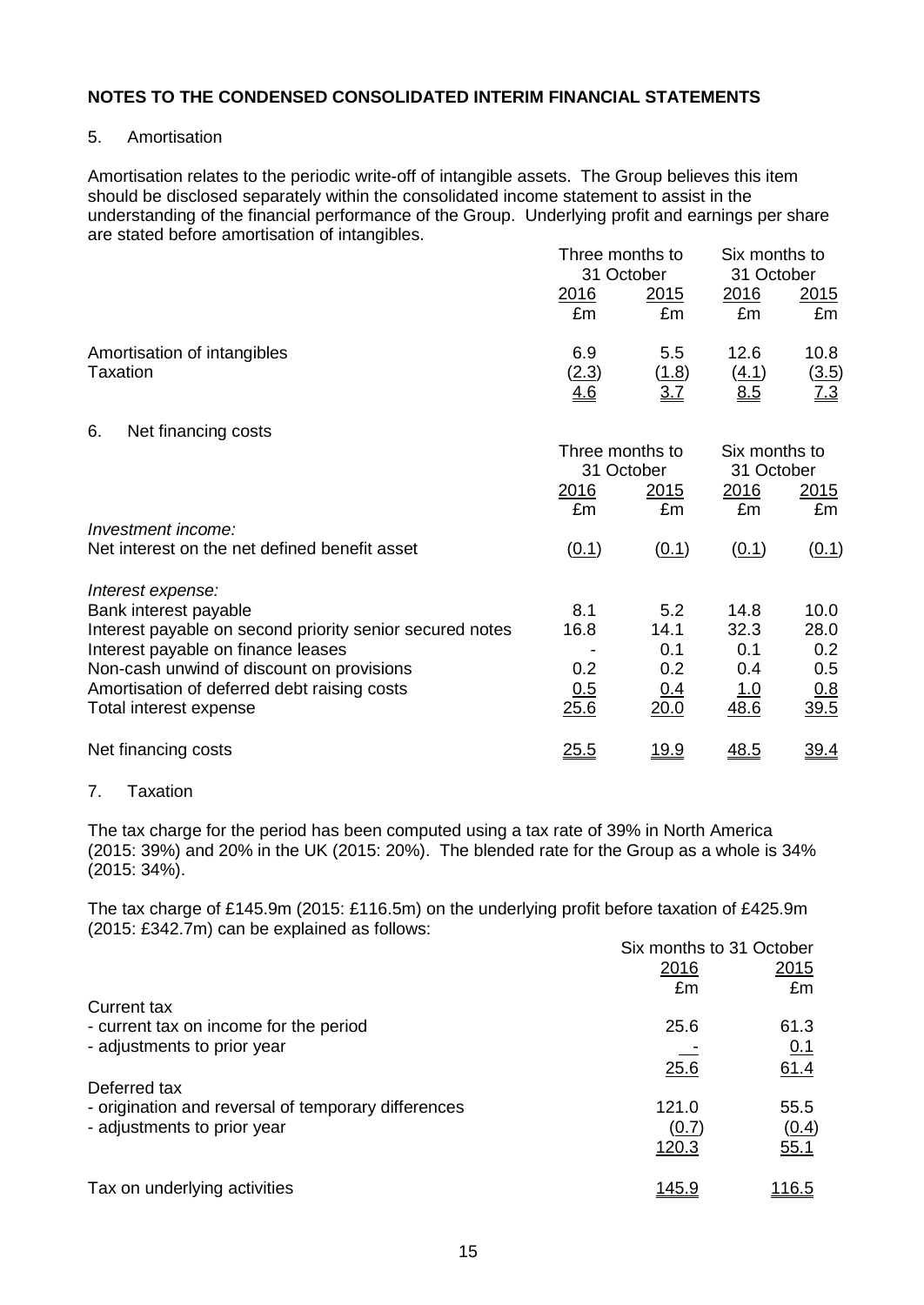7. Taxation (continued)

|                 |               | Six months to 31 October |  |
|-----------------|---------------|--------------------------|--|
|                 | <u>2016</u>   | 2015                     |  |
|                 | £m            | £m                       |  |
| Comprising:     |               |                          |  |
| - UK            | 7.8           | 8.1                      |  |
| - North America | <u>138.1</u>  | <u>108.4</u>             |  |
|                 | <u> 145.9</u> | <u> 116.5</u>            |  |

In addition, the tax credit of £4.1m (2015: £3.5m) on amortisation of £12.6m (2015: £10.8m) consists of a deferred tax credit of £0.6m relating to the UK (2015: £0.3m) and £3.5m (2015: £3.2m) relating to North America.

#### 8. Earnings per share

Basic and diluted earnings per share for the three and six months ended 31 October 2016 have been calculated based on the profit for the relevant period and the weighted average number of ordinary shares in issue during that period (excluding shares held by the Company and the ESOT over which dividends have been waived). Diluted earnings per share is computed using the result for the relevant period and the diluted number of shares (ignoring any potential issue of ordinary shares which would be anti-dilutive). These are calculated as follows:

|                                                               |                       | Three months to<br>31 October |                       | Six months to<br>31 October  |  |
|---------------------------------------------------------------|-----------------------|-------------------------------|-----------------------|------------------------------|--|
|                                                               | 2016                  | 2015                          | 2016                  | 2015                         |  |
| Profit for the financial period (£m)                          | <u>154.3</u>          | <u>117.1</u>                  | <u>271.5</u>          | <u>218.9</u>                 |  |
| Weighted average number of shares (m)<br>- basic<br>- diluted | 498.8<br>500.9        | 501.4<br>503.8                | 499.9<br>502.0        | <u>501.4</u><br>504.0        |  |
| Basic earnings per share<br>Diluted earnings per share        | <u>30.9p</u><br>30.8p | 23.4p<br>23.2p                | <u>54.3p</u><br>54.1p | <u>43.7p</u><br><u>43.4p</u> |  |

Underlying earnings per share (defined in any period as the earnings before amortisation of intangibles for that period divided by the weighted average number of shares in issue in that period) may be reconciled to the basic earnings per share as follows:

|                               |                   | Three months to<br>31 October |             | Six months to<br>31 October |  |
|-------------------------------|-------------------|-------------------------------|-------------|-----------------------------|--|
|                               | 2016              | 2015                          | <u>2016</u> | <u>2015</u>                 |  |
| Basic earnings per share      | 30.9 <sub>p</sub> | 23.4p                         | 54.3p       | 43.7p                       |  |
| Amortisation of intangibles   | 1.3p              | 1.1 <sub>D</sub>              | 2.5p        | 2.1 <sub>p</sub>            |  |
| Tax on amortisation           | (0.4p)            | (0.4p)                        | (0.8p)      | (0.7p)                      |  |
| Underlying earnings per share | 31.8p             | <u>24.1p</u>                  | 56.0p       | <u>45.1p</u>                |  |

#### 9. Dividends

During the period, a final dividend in respect of the year ended 30 April 2016 of 18.5p (2015: 12.25p) per share was paid to shareholders costing £92.4m (2015: £61.4m). In addition, the directors are proposing an interim dividend in respect of the year ending 30 April 2017 of 4.75p per share (2016: 4.0p) to be paid on 8 February 2017 to shareholders on record on 20 January 2017.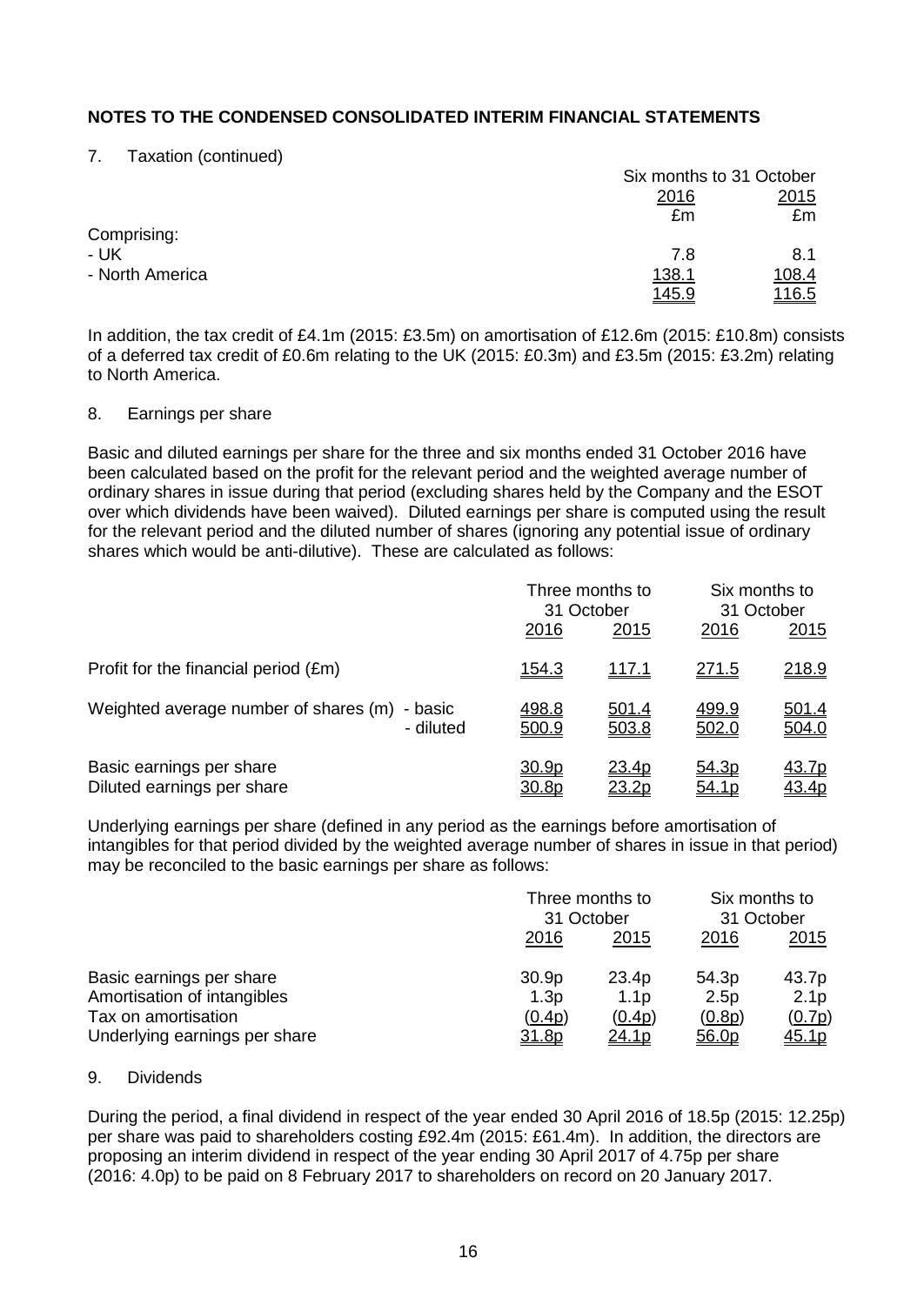#### 10. Property, plant and equipment

|                                                       | 2016           |              |            | 2015          |
|-------------------------------------------------------|----------------|--------------|------------|---------------|
|                                                       | Rental         |              | Rental     |               |
|                                                       | equipment      | <u>Total</u> | equipment  | <u>Total</u>  |
| Net book value                                        | £m             | £m           | £m         | £m            |
| At 1 May                                              | 3,246.9        | 3,588.8      | 2,534.2    | 2,811.1       |
| Exchange difference                                   | 547.4          | 599.5        | (12.5)     | (13.8)        |
| <b>Reclassifications</b>                              | (1.5)          |              | (0.8)      |               |
| <b>Additions</b>                                      | 626.3          | 682.5        | 638.2      | 696.0         |
| Acquisitions                                          | 70.2           | 74.7         | 7.5        | 8.1           |
| <b>Disposals</b>                                      | (49.2)         | (52.4)       | (72.6)     | (75.9)        |
| Depreciation                                          | <u>(249.1)</u> | (283.0)      | (184.1)    | (209.7)       |
| At 31 October                                         | 4,191.0        | 4,610.1      | 2,909.9    | 3,215.8       |
| <b>Borrowings</b><br>11.                              |                |              |            |               |
|                                                       |                |              | 31 October | 30 April      |
|                                                       |                |              | 2016       | <u> 2016 </u> |
|                                                       |                |              | £m         | £m            |
| <b>Current</b>                                        |                |              |            |               |
| Finance lease obligations                             |                |              | 2.7        | <u>2.5</u>    |
| <b>Non-current</b>                                    |                |              |            |               |
| First priority senior secured bank debt               |                |              | 1,555.4    | 1,055.2       |
| Finance lease obligations                             |                |              | 2.3        | 2.9           |
| 6.5% second priority senior secured notes, due 2022   |                |              | 741.1      | 618.2         |
| 5.625% second priority senior secured notes, due 2024 |                |              | 403.2      | 335.9         |
|                                                       |                |              | 2,702.0    | 2,012.2       |

The senior secured bank debt and the senior secured notes are secured by way of, respectively, first and second priority fixed and floating charges over substantially all the Group's property, plant and equipment, inventory and trade receivables.

Under the terms of our asset-based senior bank facility, \$2.6bn is committed until July 2020. The \$900m 6.5% senior secured notes mature in July 2022, whilst the \$500m 5.625% senior secured notes mature in October 2024. Our debt facilities therefore remain committed for the long term, with an average of five years remaining. The weighted average interest cost of these facilities (including non-cash amortisation of deferred debt raising costs) is approximately 4%. The terms of the \$900m and \$500m senior secured notes are such that financial performance covenants are only measured at the time new debt is raised.

There is one financial performance covenant under the first priority senior bank facility. That is, the fixed charge ratio (comprising LTM EBITDA before exceptional items less LTM net capital expenditure paid in cash over the sum of scheduled debt repayments plus cash interest, cash tax payments and dividends paid in the last twelve months) which must be equal to or greater than 1.0 times.

This covenant does not apply when availability exceeds \$260m. At 31 October 2016, availability under the senior secured bank facility was \$768m (\$1,126m at 30 April 2016), with an additional \$1,967m of suppressed availability, meaning that the covenant was not measured at 31 October 2016 and is unlikely to be measured in forthcoming quarters.

As a matter of good practice, we calculate the covenant ratio each quarter. At 31 October 2016, the fixed charge ratio exceeded the covenant requirement. Accordingly, the condensed consolidated interim financial statements are prepared on a going concern basis.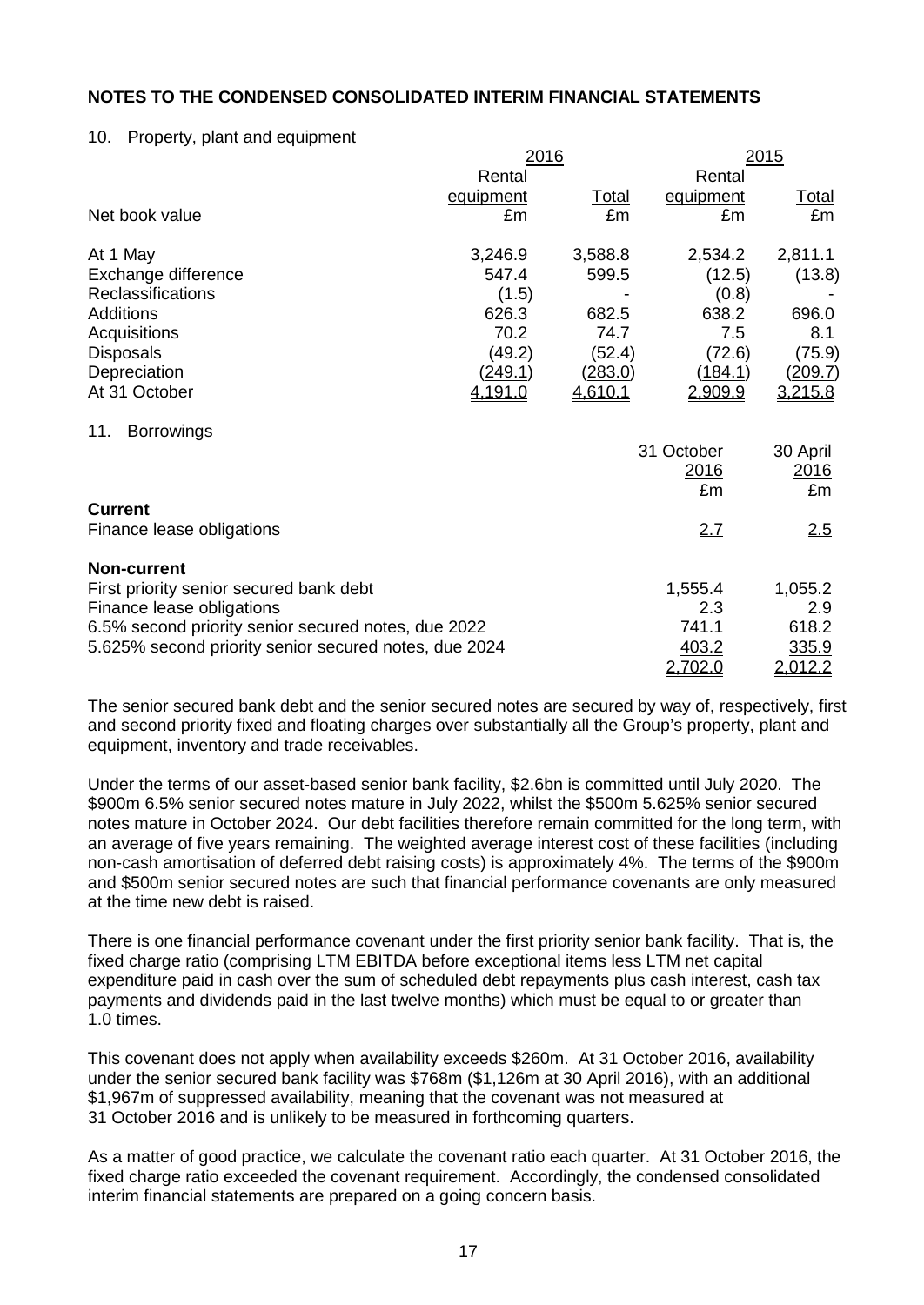## 11. Borrowings (continued)

#### Fair value of financial instruments

At 31 October 2016, the Group had no derivative financial instruments.

With the exception of the Group's second priority senior secured notes, the carrying value of nonderivative financial assets and liabilities is considered to materially equate to their fair value.

The carrying value of the second priority senior secured notes due 2022, excluding deferred debt raising costs, was £751m at 31 October 2016 (£627m at 30 April 2016), while the fair value was £789m (£661m at 30 April 2016). The carrying value of the second priority senior secured notes due 2024, excluding deferred debt raising costs, was £409m at 31 October 2016 (£341m at 30 April 2016) while the fair value was £431m (£353m at 30 April 2016). The fair value of the second priority senior secured notes has been calculated using quoted market prices at 31 October 2016.

#### 12. Share capital

Ordinary shares of 10p each:

|                                    | 31 October    |             | 30 April 31 October | 30 April    |
|------------------------------------|---------------|-------------|---------------------|-------------|
|                                    | 2016          | 2016        | 2016                | 2016        |
|                                    | <b>Number</b> | Number      | £m                  | £m          |
| Authorised                         | 900,000,000   | 900,000,000 | <u>90.0</u>         | 90.0        |
| Allotted, called up and fully paid | 553,325,554   | 553,325,554 | <u>55.3</u>         | <u>55.3</u> |

During the period, the Company purchased 4.1m ordinary shares at a total cost of £48m under the share buyback programme announced in June 2016, which are held in treasury. At 31 October 2016, 54m (April 2016: 50m) shares were held by the Company and a further 1.7m (April 2016: 1.8m) shares were held by the Company's Employee Share Ownership Trust.

13. Notes to the cash flow statement

| Six months to 31 October |        |
|--------------------------|--------|
| 2016                     | 2015   |
| £m                       | £m     |
|                          |        |
| 474.4                    | 382.1  |
| 283.0                    | 209.7  |
| 757.4                    | 591.8  |
| (6.8)                    | (20.3) |
| (0.1)                    | (0.4)  |
| 2.8                      | (5.6)  |
| (82.0)                   | (65.5) |
| 29.4                     | 1.5    |
|                          | 2.4    |
|                          |        |
| <u>703.5</u>             | 503.9  |
|                          | 2.8    |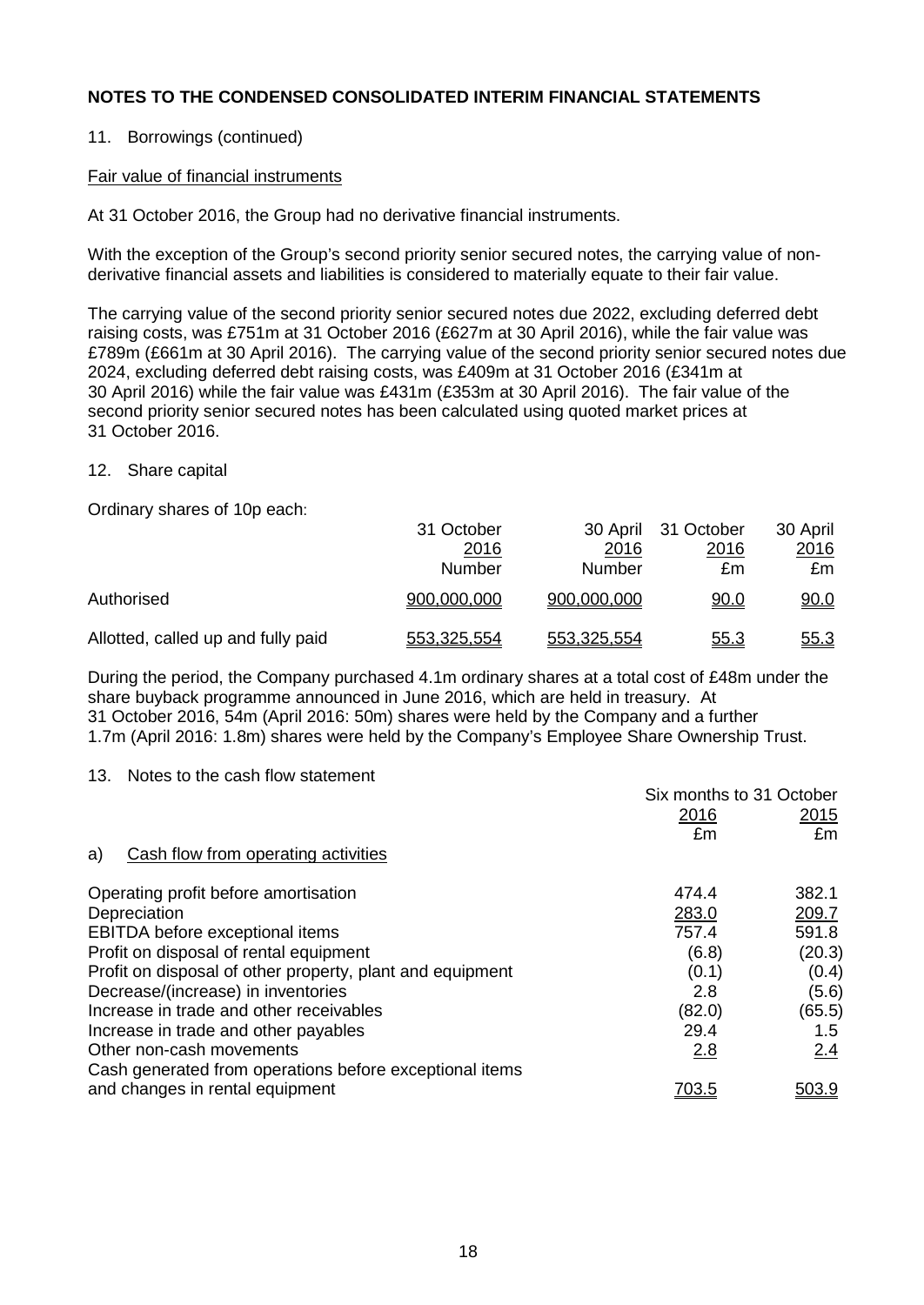13. Notes to the cash flow statement (continued)

#### b) Analysis of net debt

Net debt consists of total borrowings less cash and cash equivalents. Borrowings exclude accrued interest. Foreign currency denominated balances are retranslated to pounds sterling at rates of exchange ruling at the balance sheet date.

|                          | 1 May<br>2016<br>£m | Exchange<br>movement<br>£m | Debt<br>acquired<br>£m | Cash<br><u>flow</u><br>£m | Non-cash<br>movements<br>£m | 31 October<br>2016<br>£m |
|--------------------------|---------------------|----------------------------|------------------------|---------------------------|-----------------------------|--------------------------|
| Cash                     | (13.0)              | (0.7)                      | ۰                      | 3.5                       | $\overline{\phantom{0}}$    | (10.2)                   |
| Debt due within one year | 2.5                 |                            | 7.2                    | (8.2)                     | 1.2                         | 2.7                      |
| Debt due after one year  | 2,012.2             | 378.1                      | 14.1                   | 297.2                     | 0.4                         | 2,702.0                  |
| Total net debt           | <u>2,001.7</u>      | <u>377.4</u>               | <u> 21.3</u>           | <u> 292.5</u>             | <u> 1.6</u>                 | <u>2,694.5</u>           |

Details of the Group's cash and debt are given in the Review of Second Quarter, Balance Sheet and Cash Flow accompanying these condensed consolidated interim financial statements.

#### c) Acquisitions

|                                                                                        | Six months to 31 October |                    |  |
|----------------------------------------------------------------------------------------|--------------------------|--------------------|--|
|                                                                                        | 2016<br>£m               | 2015<br>£m         |  |
| Cash consideration paid:<br>- acquisitions in the period<br>- contingent consideration | 119.2<br>6.2             | 25.1<br><u>3.4</u> |  |
|                                                                                        | 125.4                    | 28.5               |  |

During the period, 11 acquisitions were made with cash paid of £119m (2015: £25m), after taking account of net cash acquired of £1.9m. Further details are provided in note 14.

Contingent consideration of £6m (2015: £3m) was paid related to prior year acquisitions.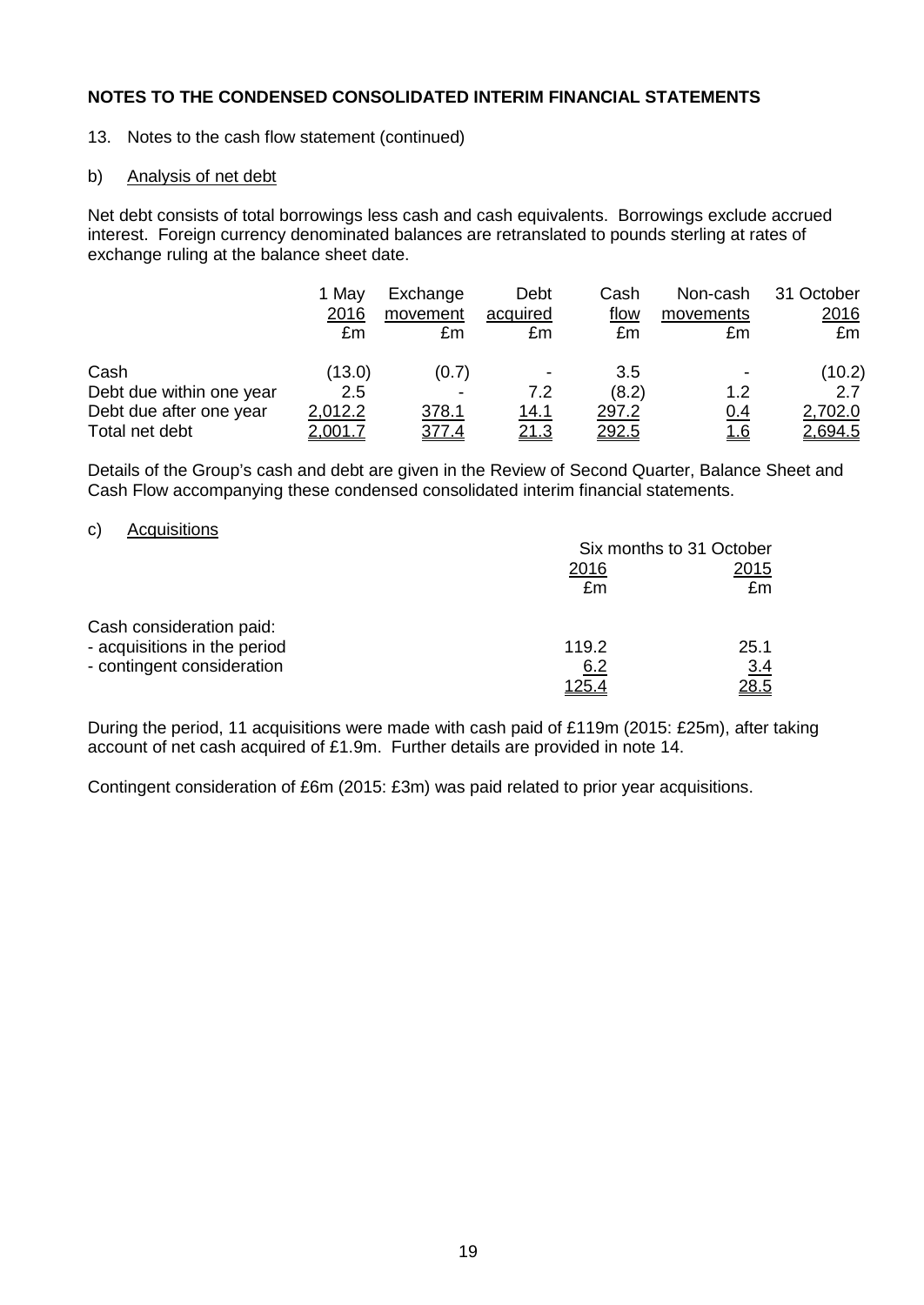#### 14. Acquisitions

During the period, the following acquisitions were completed:

- (i) On 2 May 2016 Sunbelt acquired the business and assets of I & L Rentals, LLC ('I & L') for a cash consideration of £46m (\$67m). I & L is a general equipment rental business in Hawaii.
- (ii) On 20 May 2016 Sunbelt acquired the business and assets of LoadBanks of America ('LBA'), a division of Austin Welder & Generator Services, Inc. for a cash consideration of £4m (\$6m). LBA provides testing solutions for power systems.
- (iii) On 20 May 2016 A-Plant acquired the entire issued share capital of Mather & Stuart Limited ('Mather & Stuart') for a cash consideration of £11m and acquired debt of £3m. Mather & Stuart is a temporary power rental business.
- (iv) On 6 June 2016 Sunbelt acquired the business and assets of Portable Rental Solutions, Inc. and One Source Cooling, LLC (collectively 'PRS') for a cash consideration of £7m (\$11m). PRS is a temporary heating and cooling business in Texas.
- (v) On 12 August 2016 Sunbelt acquired certain business and assets of CanSource Direct Inc. and CSL Safety Training Ltd. (together 'CSD') for an aggregate cash consideration of £5m (C\$9m). CSD is an aerial work platform rental business in Alberta, Canada.
- (vi) On 24 August 2016 Sunbelt acquired the rental business and assets of Tower Tech, Inc. ('Tower Tech') for a cash consideration of £10m (\$13m). Tower Tech provides cooling solutions.
- (vii) On 27 September 2016 A-Plant acquired the entire issued share capital of Tool and Engineering Services Limited ('TES') for a cash consideration of £1m. TES is a welding equipment rental business.
- (viii) On 6 October 2016 Sunbelt acquired certain business and assets of the Post Falls branch of BlueLine Rental, LLC ('Post Falls') for a cash consideration of £3m (\$4m). Post Falls is a general equipment rental business in Idaho.
- (ix) On 12 October 2016 A-Plant acquired the entire issued share capital of Lion Trackhire Limited ('Lion') for a cash consideration of £22m. Including acquired debt, the total consideration was £38m. Lion provides temporary access solutions to the events and industrial sectors.
- (x) On 12 October 2016 Sunbelt acquired the business and assets of Rick's Action Rental, LLC ('RAR') for a cash consideration of £0.3m (\$0.4m). RAR is a general equipment rental business in Michigan.
- (xi) On 31 October 2016 A-Plant acquired the entire issued share capital of Opti-cal Survey Equipment Limited ('Opti-cal') for an initial cash consideration of £11m, with contingent consideration of up to £3m payable over the next two years. Opti-cal is a survey equipment business.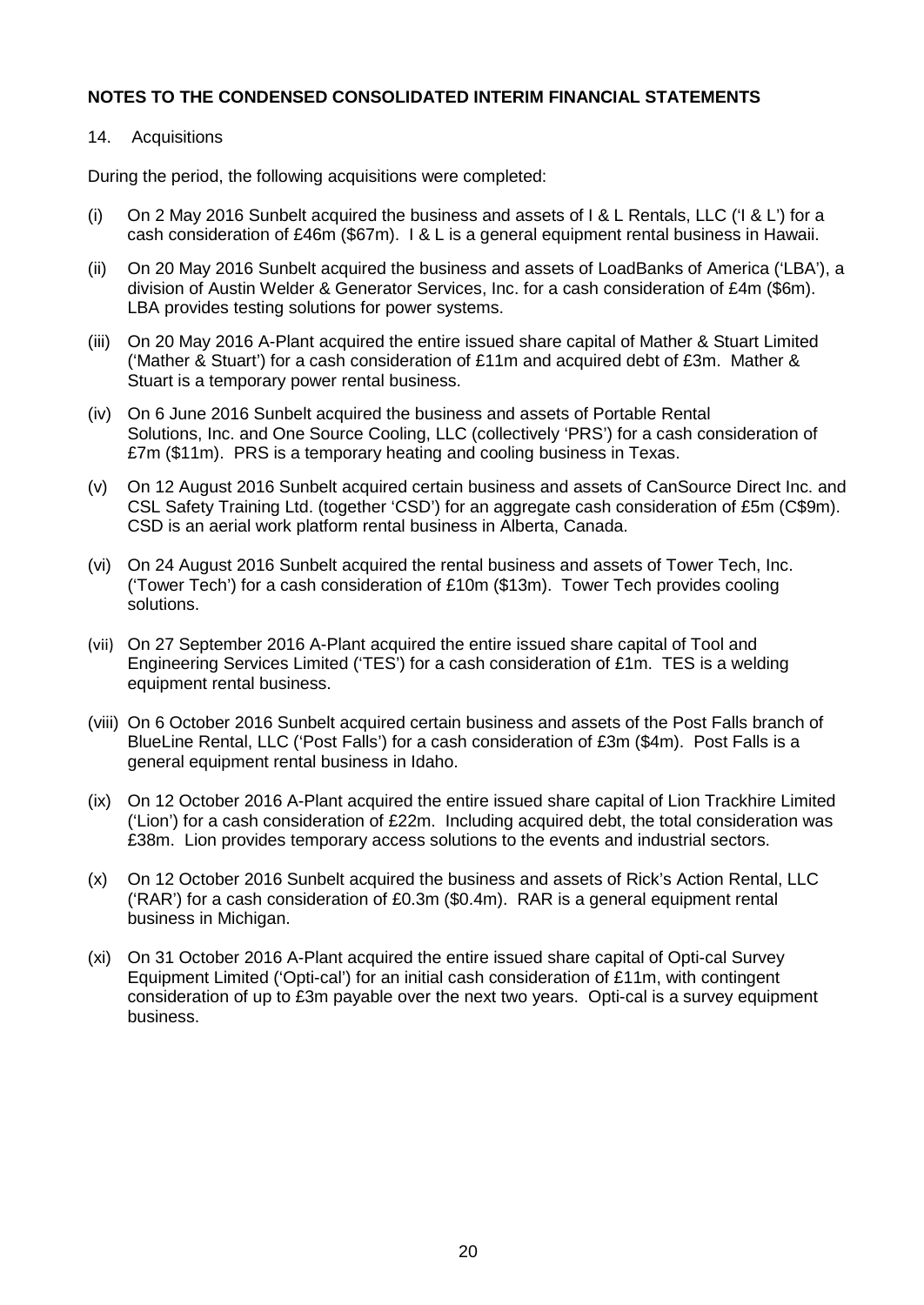#### 14. Acquisitions (continued)

The following table sets out the fair value of the identifiable assets and liabilities acquired by the Group. The fair values have been determined provisionally at the balance sheet date.

|                                                       | Fair value<br>to Group<br>£m |
|-------------------------------------------------------|------------------------------|
| Net assets acquired                                   |                              |
| Trade and other receivables                           | 12.7                         |
| Inventory                                             | 3.2                          |
| Property, plant and equipment                         | 70.2                         |
| - rental equipment<br>- other assets                  | 4.5                          |
| Creditors                                             | (10.8)                       |
| Debt                                                  | (21.3)                       |
| <b>Current tax</b>                                    | (0.3)                        |
| Deferred tax                                          | (4.9)                        |
| Intangible assets (non-compete                        |                              |
| agreements and customer relationships)                | 28.9<br>82.2                 |
| Consideration:                                        |                              |
| - cash paid and due to be paid (net of cash acquired) | 121.1                        |
| - contingent consideration payable in cash            | 2.8<br>123.9                 |
| Goodwill                                              | <u>41.7</u>                  |

The goodwill arising can be attributed to the key management personnel and workforce of the acquired businesses and to the synergies and other benefits the Group expects to derive from the acquisitions. The synergies and other benefits include elimination of duplicate costs, improving utilisation of the acquired rental fleet, using the Group's financial strength to invest in the acquired business and drive improved returns through a semi-fixed cost base and the application of the Group's proprietary software to optimise revenue opportunities. £22m of the goodwill is expected to be deductible for income tax purposes.

The gross value and fair value of trade receivables at acquisition was £13m.

Due to the operational integration of acquired businesses with Sunbelt and A-Plant post acquisition, in particular due to the merger of some stores, the movement of rental equipment between stores and investment in the rental fleet, it is not practical to report the revenue and profit of the acquired businesses post acquisition.

The revenue and operating profit of these acquisitions from 1 May 2016 to their date of acquisition was not material.

#### 15. Contingent liabilities

There have been no significant changes in contingent liabilities from those reported in the financial statements for the year ended 30 April 2016.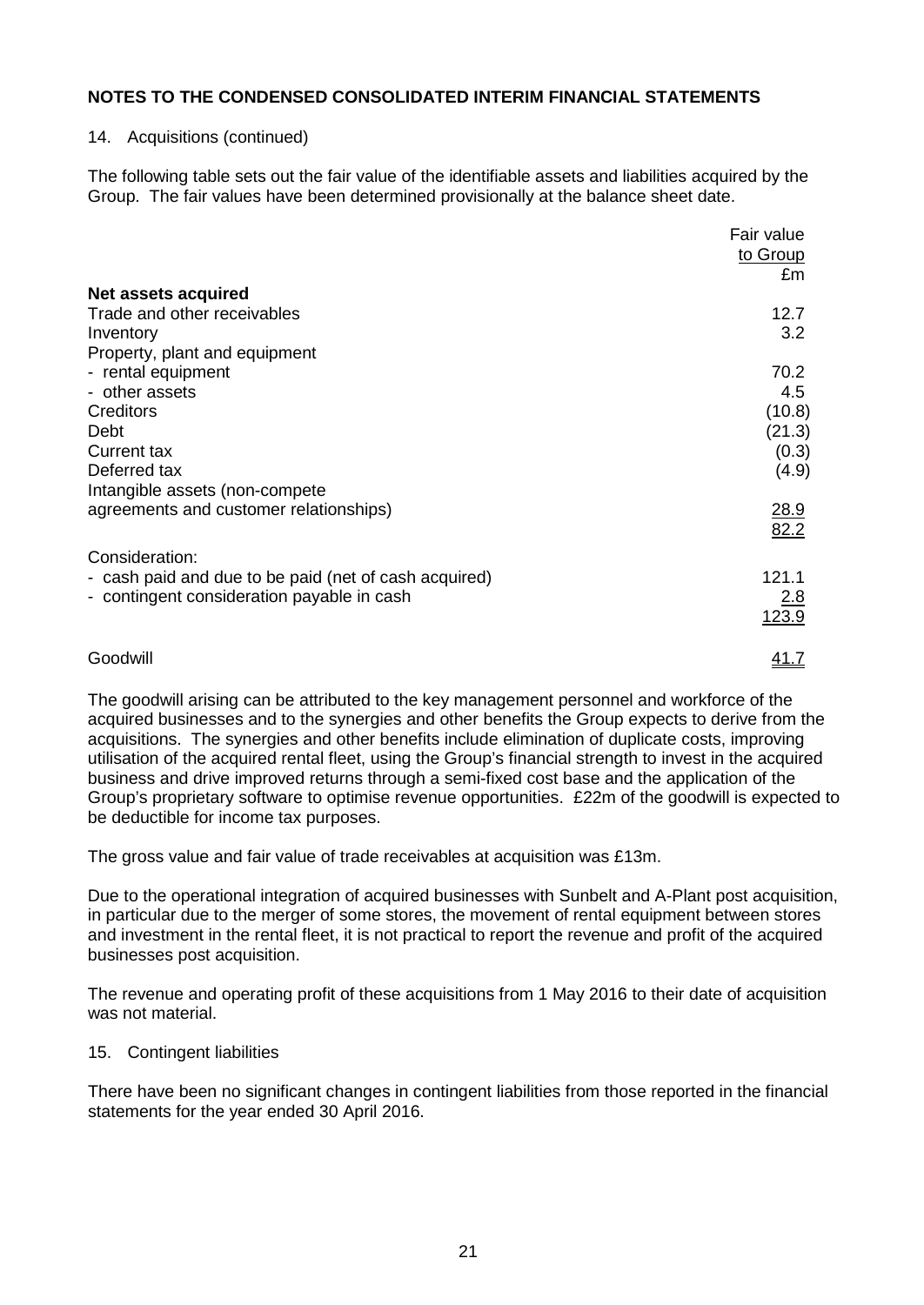16. Events after the balance sheet date

Since the balance sheet date:

- (i) On 18 November 2016 Sunbelt acquired the business and assets of four branches of BlueLine Rental, LLC in New Mexico and El Paso, Texas for a cash consideration of £22m (\$27m). These are general equipment rental businesses.
- (ii) On 22 November 2016 A-Plant acquired certain assets of Hewden Stuart Limited ("Hewden") from EY, the administrator of Hewden for £29m.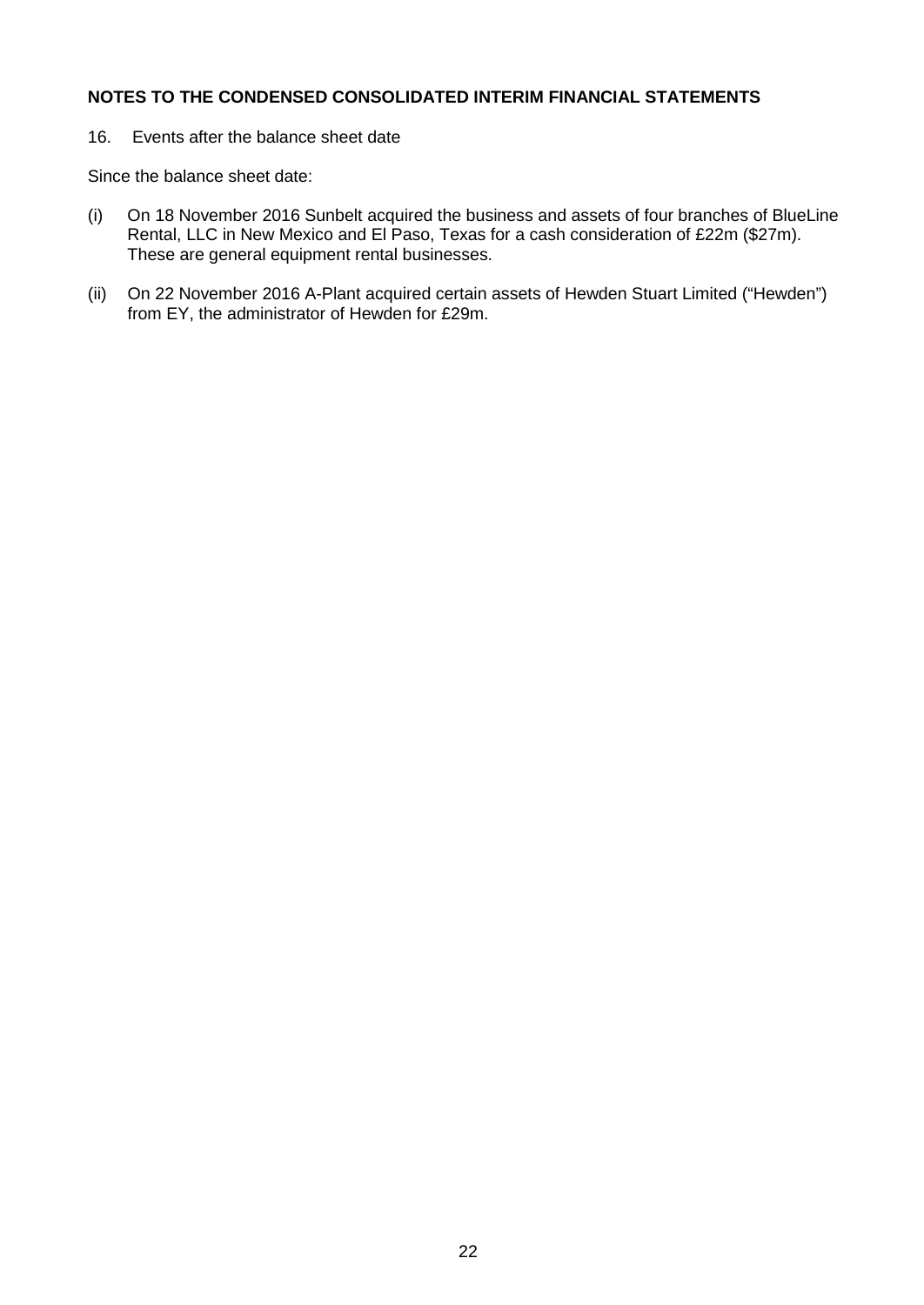# **REVIEW OF SECOND QUARTER, BALANCE SHEET AND CASH FLOW**

# **Second quarter**

|                                                                                                     | Revenue                 |                        | <b>EBITDA</b>                   |                                        | Operating profit                                |                                          |
|-----------------------------------------------------------------------------------------------------|-------------------------|------------------------|---------------------------------|----------------------------------------|-------------------------------------------------|------------------------------------------|
|                                                                                                     | 2016                    | 2015                   | 2016                            | 2015                                   | 2016                                            | 2015                                     |
| Sunbelt in \$m                                                                                      | 961.3                   | 864.3                  | 494.9                           | 428.9                                  | 326.8                                           | 289.2                                    |
| Sunbelt in £m<br>A-Plant<br>Group central costs                                                     | 741.7<br>102.9<br>844.6 | 560.6<br>88.3<br>648.9 | 381.6<br>39.8<br>(4.0)<br>417.4 | 278.2<br>34.6<br><u>(3.7)</u><br>309.1 | 251.6<br>20.3<br><u>(4.1)</u><br>267.8          | 187.6<br>18.0<br>(3.7)<br>201.9          |
| Net financing costs<br>Profit before amortisation and tax<br>Amortisation<br>Profit before taxation |                         |                        |                                 |                                        | (25.5)<br>242.3<br>$\underline{(6.9)}$<br>235.4 | (19.9)<br>182.0<br>(5.5)<br><u>176.5</u> |
| <b>Margins</b><br><b>Sunbelt</b><br>A-Plant<br>Group                                                |                         |                        | 51.5%<br>38.7%<br>49.4%         | 49.6%<br>39.1%<br>47.6%                | 34.0%<br>19.8%<br>31.7%                         | 33.5%<br>20.3%<br>31.1%                  |

Group revenue increased 30% to £845m in the second quarter (2015: £649m) with strong growth in both businesses, and the benefit of weaker sterling. This revenue growth, combined with continued focus on operational efficiency, generated underlying profit before tax of £242m (2015: £182m).

As for the half year, the Group's growth was driven by strong same store growth supplemented by greenfield openings and bolt-on acquisitions. Sunbelt's revenue growth for the quarter can be analysed as follows:  $\theta_{\rm{max}}$ 

|                                              |        | <u> سر</u> |
|----------------------------------------------|--------|------------|
| 2015 rental only revenue                     |        | 621        |
| Same stores (in existence at 1 August 2015)  | $+8%$  | 47         |
| Bolt-ons and greenfields since 1 August 2015 | $+7%$  | 46         |
| 2016 rental only revenue                     | $+15%$ | 714        |
| Ancillary revenue                            | $+9%$  | <u>180</u> |
| 2016 rental revenue                          | $+14%$ | 894        |
| Sales revenue                                | $-14%$ | 67         |
| 2016 total revenue                           | $+11%$ |            |

Our same-store growth of 8% is double that of the rental market as we continue to take market share. In addition, bolt-ons and greenfields have contributed a further 7% growth as we execute our long-term structural growth strategy of expanding our geographic footprint and our specialty businesses. Total rental only revenue growth of 15% was driven by an increase in fleet on rent.

A-Plant continues to perform well and delivered rental only revenue up 17% at £77m (2015: £66m) in the quarter. This reflected increased fleet on rent.

Group operating profit increased 33% to £268m (2015: £202m). Net financing costs increased to £26m (2015: £20m) reflecting the higher level of debt in the period and the impact of weaker sterling. As a result, Group profit before amortisation and taxation was £242m (2015: £182m). After amortisation of £7m, the statutory profit before taxation was £235m (2015: £177m).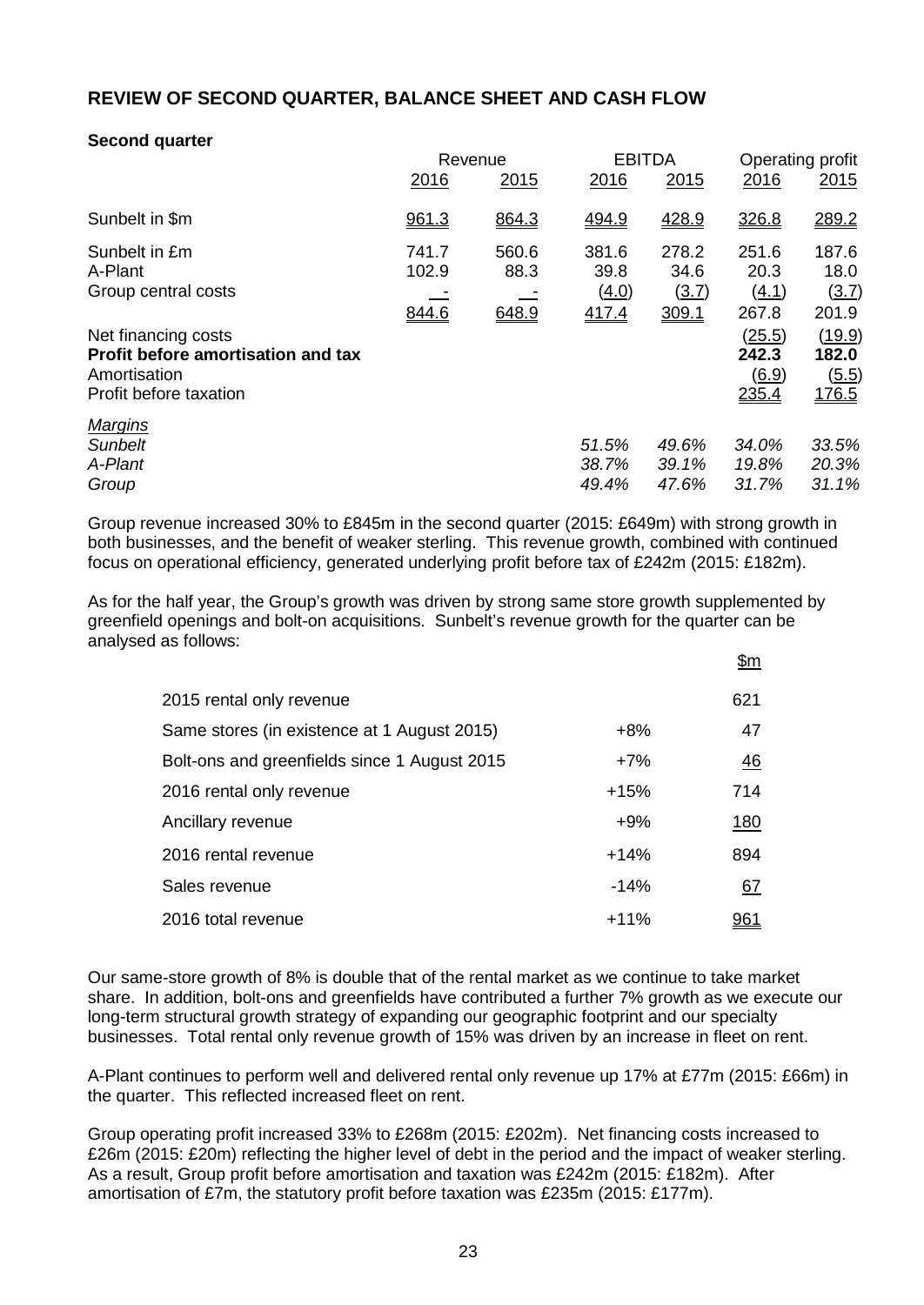## **Balance sheet**

#### Fixed assets

Capital expenditure in the first half totalled £683m (2015: £696m) with £626m invested in the rental fleet (2015: £638m). Expenditure on rental equipment was 92% of total capital expenditure with the balance relating to the delivery vehicle fleet, property improvements and IT equipment. Capital expenditure by division was:

|                                                         |               | 2016          |               | 2015          |
|---------------------------------------------------------|---------------|---------------|---------------|---------------|
|                                                         | Replacement   | Growth        | Total         | <u>Total</u>  |
| Sunbelt in \$m                                          | <u>130.0</u>  | 539.8         | 669.8         | 838.6         |
| Sunbelt in £m<br>A-Plant                                | 106.4<br>22.1 | 442.0<br>55.8 | 548.4<br>77.9 | 543.0<br>95.2 |
| Total rental equipment                                  | <u>128.5</u>  | 497.8         | 626.3         | 638.2         |
| Delivery vehicles, property improvements & IT equipment |               |               | 56.2          | 57.8          |
| Total additions                                         |               |               | 682.5         | 696.0         |

In a strong North American rental market, \$540m of rental equipment capital expenditure was spent on growth while, with a lower replacement need, only \$130m was invested in replacement of existing fleet. The growth proportion is estimated on the basis of the assumption that replacement capital expenditure in any period is equal to the original cost of equipment sold.

The average age of the Group's serialised rental equipment, which constitutes the substantial majority of our fleet, at 31 October 2016 was 26 months (2015: 24 months) on a net book value basis. Sunbelt's fleet had an average age of 26 months (2015: 24 months) while A-Plant's fleet had an average age of 28 months (2015: 26 months).

|                          | 31 Oct 2016           | Rental fleet at original cost<br>30 April 2016 | LTM average           | LTM rental<br>revenue | LTM<br>dollar<br>utilisation | ∟TM<br>physical<br>utilisation |
|--------------------------|-----------------------|------------------------------------------------|-----------------------|-----------------------|------------------------------|--------------------------------|
| Sunbelt in \$m           | 6,266                 | 5,663                                          | 5,712                 | 3,114                 | 55%                          | <u>70%</u>                     |
| Sunbelt in £m<br>A-Plant | 5,131<br>721<br>5,852 | 3,866<br>615<br>4,481                          | 4,676<br>640<br>5,316 | 2,227<br>340<br>2,567 | 55%<br>53%                   | 70%<br>69%                     |

Dollar utilisation is defined as rental revenue divided by average fleet at original (or "first") cost and, measured over the last twelve months to 31 October 2016, was 55% at Sunbelt (2015: 58%) and 53% at A-Plant (2015: 53%). The reduction in Sunbelt reflects the drag effect of greenfield openings and acquisitions and the increased cost of fleet. Physical utilisation is time based utilisation, which is calculated as the daily average of the original cost of equipment on rent as a percentage of the total value of equipment in the fleet at the measurement date. Measured over the last twelve months to 31 October 2016, average physical utilisation at Sunbelt was 70% (2015: 70%) and 69% at A-Plant (2015: 68%). At Sunbelt, physical utilisation is measured for equipment with an original cost in excess of \$7,500 which comprised approximately 86% of its fleet at 31 October 2016.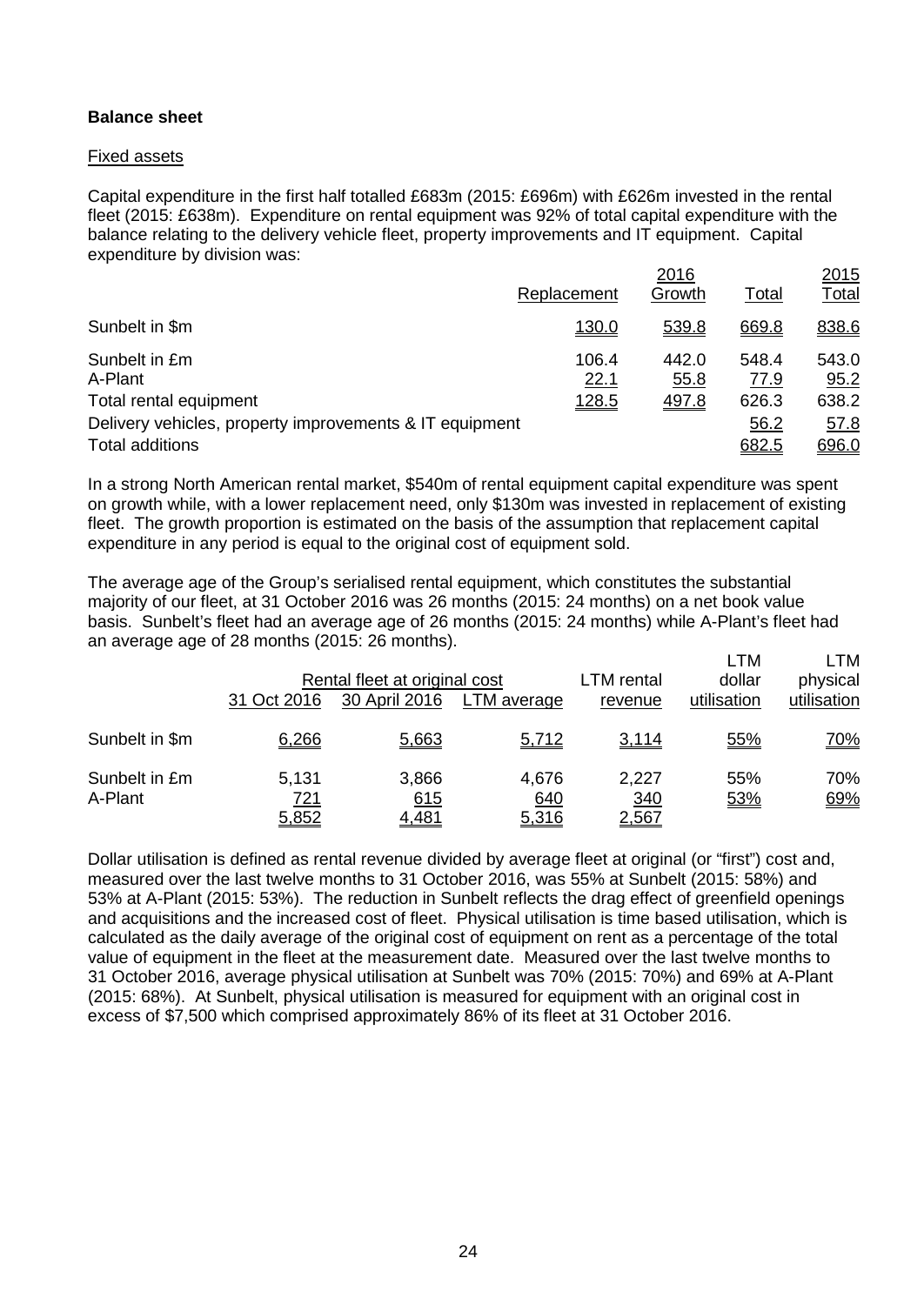#### Trade receivables

Receivable days at 31 October 2016 were 50 days (2015: 49 days). The bad debt charge for the last twelve months ended 31 October 2016 as a percentage of total turnover was 0.8% (2015: 0.7%). Trade receivables at 31 October 2016 of £517m (2015: £399m) are stated net of allowances for bad debts and credit notes of £38m (2015: £26m) with the allowance representing 6.8% (2015: 6.2%) of gross receivables.

#### Trade and other payables

Group payable days were 62 days in 2016 (2015: 62 days) with capital expenditure related payables, which have longer payment terms, totalling £202m (2015: £222m). Payment periods for purchases other than rental equipment vary between seven and 60 days and for rental equipment between 30 and 120 days.

#### **Cash flow and net debt**

|                                                                                                                   | Six months to          |                | LTM to           | Year to          |
|-------------------------------------------------------------------------------------------------------------------|------------------------|----------------|------------------|------------------|
|                                                                                                                   | 31 October             |                | 31 October       | 30 April         |
|                                                                                                                   | <u>2016</u>            | <u>2015</u>    | 2016             | 2016             |
|                                                                                                                   | £m                     | £m             | £m               | £m               |
| <b>EBITDA before exceptional items</b>                                                                            | <u>757.4</u>           | 591.8          | 1,343.2          | 1,177.6          |
| Cash inflow from operations before exceptional<br>items and changes in rental equipment<br>Cash conversion ratio* | 703.5<br>92.9%         | 503.9<br>85.1% | 1,270.2<br>94.6% | 1,070.6<br>90.9% |
| Replacement rental capital expenditure                                                                            | (194.9)                | (238.1)        | (409.4)          | (452.6)          |
| Payments for non-rental capital expenditure                                                                       | (60.7)                 | (57.0)         | (113.2)          | (109.5)          |
| Rental equipment disposal proceeds                                                                                | 68.8                   | 77.3           | 163.6            | 172.1            |
| Other property, plant and equipment disposal proceeds                                                             | 8.6                    | 3.8            | 13.0             | 8.2              |
| Tax (net)                                                                                                         | (35.3)                 | (14.4)         | (26.2)           | (5.3)            |
| Financing costs<br>Cash inflow before growth capex and                                                            | (46.7)                 | (38.4)         | (87.7)           | (79.4)           |
| payment of exceptional costs                                                                                      | 443.3                  | 237.1          | 810.3            | 604.1            |
| Growth rental capital expenditure                                                                                 | <u>(462.9)</u>         | (438.1)        | <u>(696.9)</u>   | (672.1)          |
| Total cash used in operations                                                                                     | (19.6)                 | (201.0)        | 113.4            | (68.0)           |
| <b>Business acquisitions</b>                                                                                      | (125.4)                | (28.5)         | (165.3)          | (68.4)           |
| <b>Total cash absorbed</b>                                                                                        | (145.0)                | (229.5)        | (51.9)           | (136.4)          |
| <b>Dividends</b>                                                                                                  | (92.4)                 | (61.4)         | (112.5)          | (81.5)           |
| Purchase of own shares by the Company<br>Purchase of own shares by the ESOT                                       | (48.0)<br><u>(7.1)</u> | (10.9)         | (48.0)<br>(8.2)  | (12.0)           |
| Increase in net debt due to cash flow                                                                             | (292.5)                | <u>(301.8)</u> | <u>(220.6)</u>   | <u>(229.9)</u>   |

\* Cash inflow from operations before exceptional items and changes in rental equipment as a percentage of EBITDA before exceptional items.

Cash inflow from operations before payment of exceptional costs and the net investment in the rental fleet increased by 40% to £703m. The first half cash conversion ratio improved to 93% (2015: 85%) reflecting a slightly lower seasonal increase in working capital and lower gains on disposal of rental equipment.

Total payments for capital expenditure (rental equipment, other PPE and purchased intangibles) in the first half were £718m (2015: £733m). Disposal proceeds received totalled £77m (2015: £81m), giving net payments for capital expenditure of £641m in the period (2015: £652m). Financing costs paid totalled £47m (2015: £38m) while tax payments were £35m (2015: £14m). Financing costs paid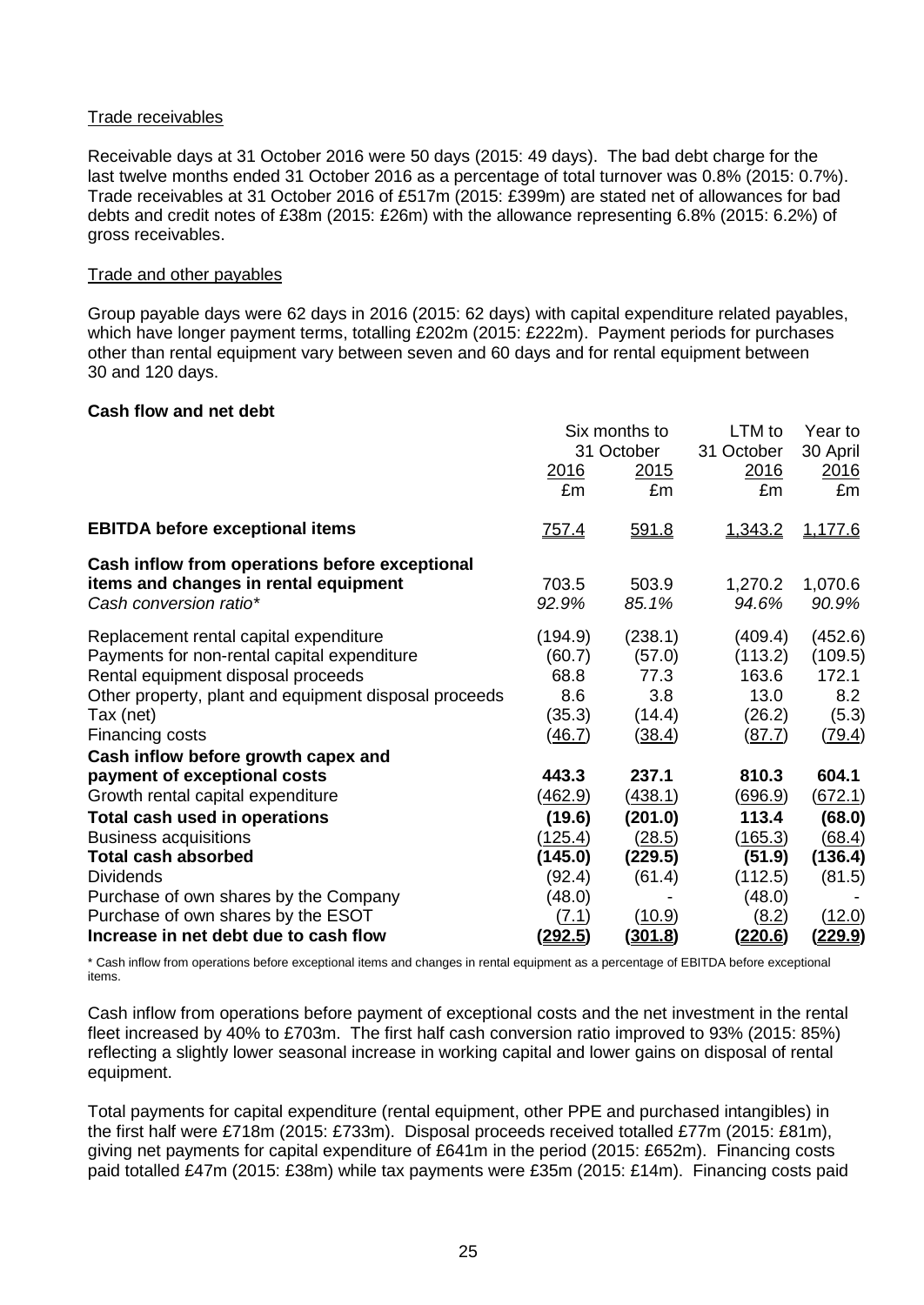typically differ from the charge in the income statement due to the timing of interest payments in the year and non-cash interest charges.

Accordingly, in the first half the Group generated £443m (2015: £237m) of net cash before discretionary investments made to enlarge the size and hence earning capacity of its rental fleet and on acquisitions. After growth investment and acquisitions, there was a net cash outflow of £145m (2015: £229m).

#### Net debt

|                                                       | 31 October |                | 30 April       |
|-------------------------------------------------------|------------|----------------|----------------|
|                                                       | 2016       | <u>2015</u>    | 2016           |
|                                                       | £m         | £m             | £m             |
| First priority senior secured bank debt               | 1,555.4    | 1,076.2        | 1,055.2        |
| Finance lease obligations                             | 5.0        | 5.6            | 5.4            |
| 6.5% second priority senior secured notes, due 2022   | 741.1      | 586.7          | 618.2          |
| 5.625% second priority senior secured notes, due 2024 | 403.2      | 318.4          | 335.9          |
|                                                       | 2,704.7    | 1,986.9        | 2,014.7        |
| Cash and cash equivalents                             | (10.2)     | (5.3)          | (13.0)         |
| Total net debt                                        | 2,694.5    | <u>1.981.6</u> | <u>2.001.7</u> |

Net debt at 31 October 2016 was £2,694m with the increase since 30 April 2016 reflecting the net cash outflow set out above and the significant impact of weaker sterling (£377m). The Group's EBITDA for the twelve months ended 31 October 2016 was £1,343m and the ratio of net debt to EBITDA was 1.8 times at 31 October 2016 (2015: 1.9 times) on a constant currency basis and 2.0 times (2015: 1.9 times) on a reported basis.

## **Principal risks and uncertainties**

Risks and uncertainties in achieving the Group's objectives for the remainder of the financial year, together with assumptions, estimates, judgements and critical accounting policies used in preparing financial information remain broadly unchanged from those detailed in the 2016 Annual Report and Accounts on pages 30 to 32 and page 39 respectively.

The principal risks and uncertainties facing the Group are:

- economic conditions;
- competition;
- financing;
- business continuity;
- people;
- health and safety;
- environmental; and
- laws and regulations.

Further details, including actions taken to mitigate these risks, are provided within the 2016 Annual Report and Accounts.

We are cognisant of the result of the referendum in favour of the UK leaving the European Union. Whilst we do not believe the impact of the UK leaving the European Union will have a material impact on the Group, we continue to monitor developments in this area and the impact on our UK business, which contributed 14% of Group revenue and 10% of Group underlying profit before taxation in 2015/16. The risk of the macro-economic effects of the UK leaving the EU is addressed through the Group's existing 'economic conditions' risk. In the period since the referendum, the principal impact on the Group has been due to weaker sterling which has increased the sterling value of our US dollar denominated revenue, profits and net assets. Our borrowing facilities are US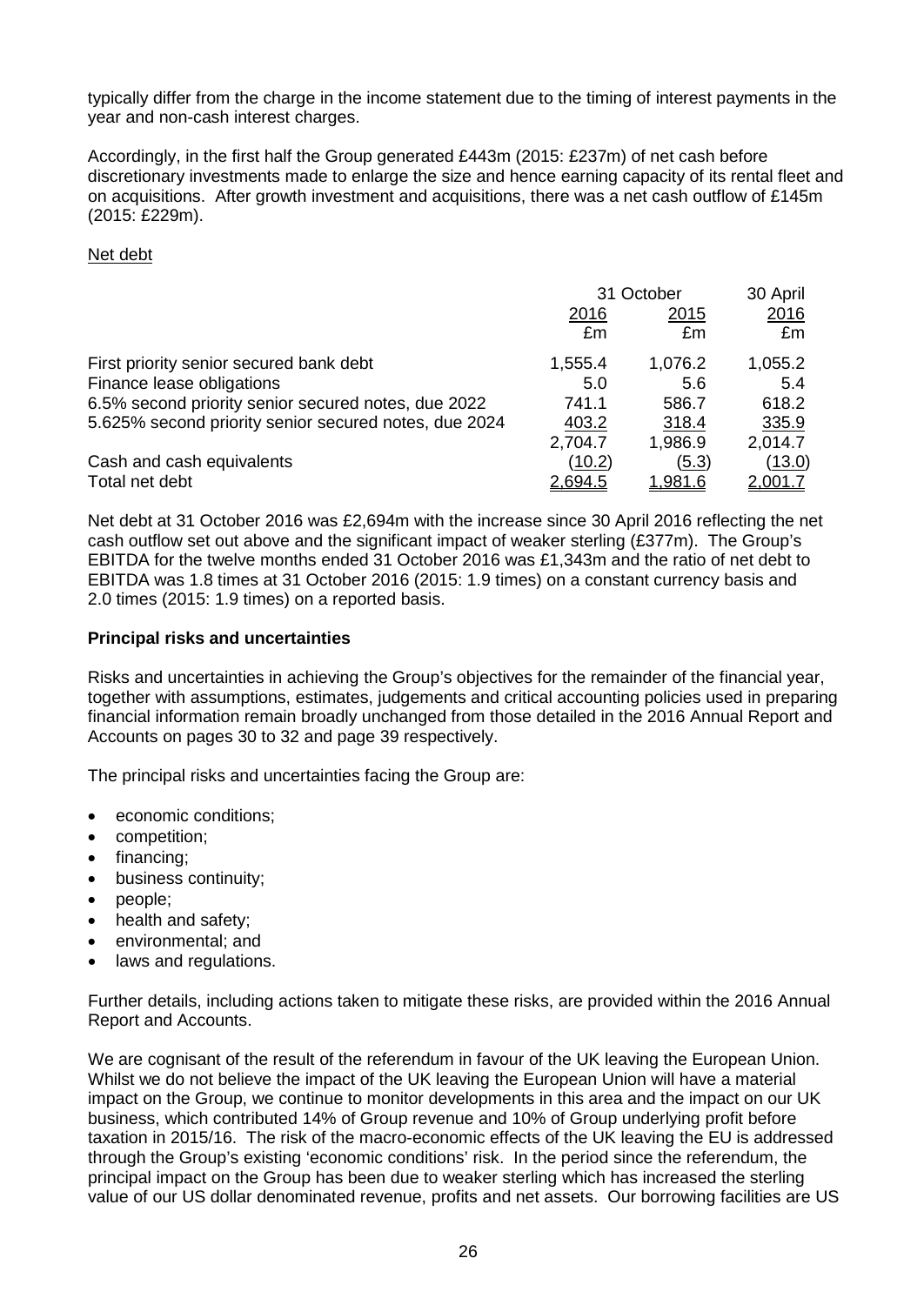dollar denominated, and with c.90% of our debt drawn in US dollars, weaker sterling has had minimal impact on our availability.

Our business is subject to significant fluctuations in performance from quarter to quarter as a result of seasonal effects. Commercial construction activity tends to increase in the summer and during extended periods of mild weather and to decrease in the winter and during extended periods of inclement weather. Furthermore, due to the incidence of public holidays in the US and the UK, there are more billing days in the first half of our financial year than the second half leading to our revenue normally being higher in the first half. On a quarterly basis, the second quarter is typically our strongest quarter, followed by the first and then the third and fourth quarters.

In addition, the current trading and outlook section of the interim statement provides commentary on market and economic conditions for the remainder of the year.

Fluctuations in the value of the US dollar with respect to the pound sterling have had, and may continue to have, a significant impact on our financial condition and results of operations as reported in pounds due to the majority of our assets, liabilities, revenues and costs being denominated in US dollars. The Group has arranged its financing such that, at 31 October 2016, 86% of its debt was denominated in US (and Canadian) dollars so that there is a natural partial offset between its dollardenominated net assets and earnings and its dollar-denominated debt and interest expense. At 31 October 2016, dollar-denominated debt represented approximately 59% of the value of dollardenominated net assets (other than debt). Based on the current currency mix of our profits and on dollar debt levels, interest and exchange rates at 31 October 2016, a 1% change in the US dollar exchange rate would impact underlying pre-tax profit by approximately £7m.

#### **OPERATING STATISTICS**

|                  |            | Number of rental stores |            |            | Staff numbers          |            |  |
|------------------|------------|-------------------------|------------|------------|------------------------|------------|--|
|                  |            | 31 October              |            |            | 31 October<br>30 April |            |  |
|                  | 2016       | 2015                    | 2016       | 2016       | 2015                   | 2016       |  |
| Sunbelt          | 596        | 540                     | 559        | 10,102     | 9,914                  | 10,125     |  |
| A-Plant          | 168        | 141                     | 156        | 3,284      | 2,889                  | 2,968      |  |
| Corporate office |            |                         |            | <u> 13</u> | <u> 11</u>             | <u> 13</u> |  |
| Group            | <u>764</u> | 681                     | <u>715</u> | 13,399     | <u>12,814</u>          | 13,106     |  |

Sunbelt's rental store number includes 21 Sunbelt at Lowes stores at 31 October 2016 (2015: 30).